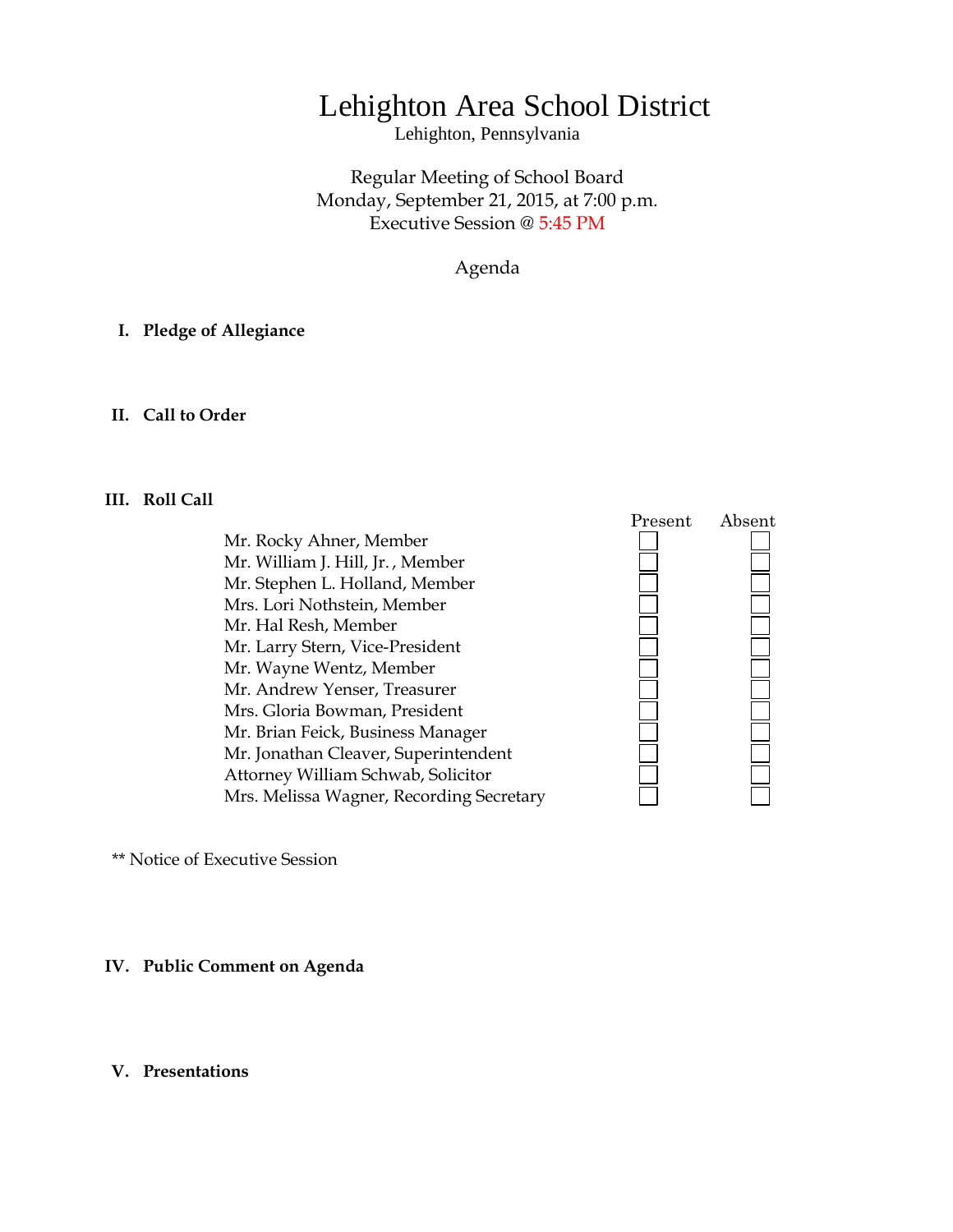### **VI. Communications**

- 1. Superintendent's Report *Mr. Cleaver*
- 2. Finance Report *Mr. Feick*
- 3. Board President's Report *Mrs. Bowman*
- 4. Lehighton Memorial Library Report *Mrs. Nothstein*
- 5. Legislative Policy Committee of PSBA Report *Mr. Ahner*
- 6. Title I Advisory Committee Report *Mrs. Bowman*
- 7. CCTI Report *Mr. Yenser*
- 8. CLIU Report *Mr. Wentz*
- 9. Solicitor's Report *Attorney William Schwab*
- 10. Building/Grounds Report *Mr. Wentz*
- 11. LCCC *– Mr. Krause*
- 12. Academic Affairs Committee Report *Mrs. Bowman*
- 13. Policy Committee Report *Mrs. Bowman*
- 14. Athletic Committee Report *Mr. Wentz*
- 15. Wellness Committee Report *Mr. Ahner*

# **VII. Approval of Minutes**

| А. | 2015, regular meeting. | MOTION by , SECONDED by | to approve the Minutes of the August 24,<br>$(Enc. 1 - White)$ |                                         |
|----|------------------------|-------------------------|----------------------------------------------------------------|-----------------------------------------|
|    | VOTE: YES -            | $NO-$                   |                                                                | ABSENT - ABSTENTIONS -                  |
|    |                        |                         |                                                                |                                         |
| B. | MOTION by              | , SECONDED by           |                                                                | to approve the Minutes of the September |

14, 2015, workshop meeting. (Enc. 2 – White)

VOTE: YES - NO - NO - ABSENT - ABSTENTIONS -

### **VIII. Financial Matter**

A. MOTION by , SECONDED by to approve the Lehighton Area Middle School Activities Fund and Lehighton Area High School Activities Fund for August 2015.

(Enc. 3 - Gold)

VOTE: YES - NO - NO - ABSENT - ABSTENTIONS -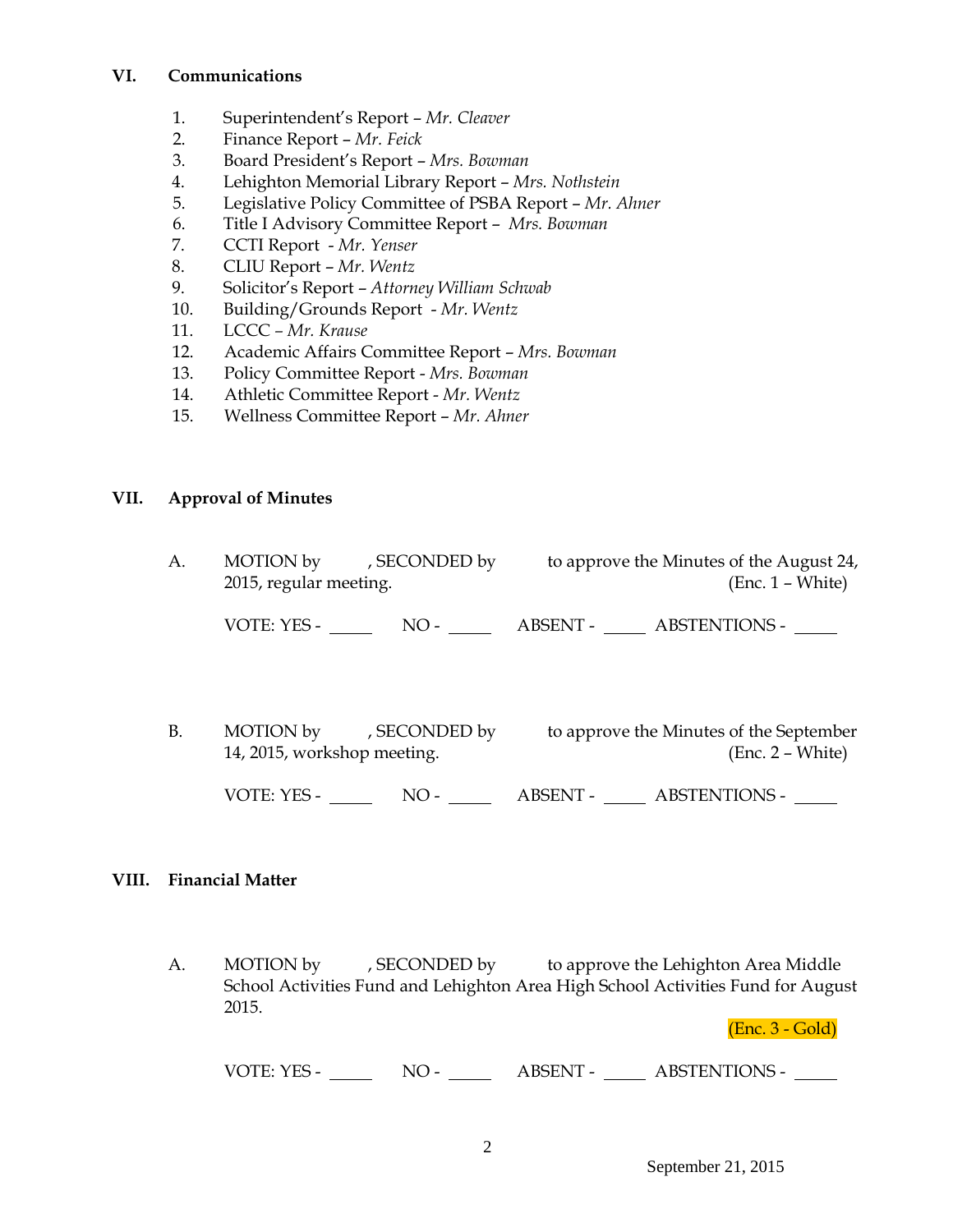(Enc. 4 - Blue)

| General Fund<br>--Benefits | \$2,056,642.49<br>541,059.78<br>S |  |  |
|----------------------------|-----------------------------------|--|--|
| --Payroll (August)         | \$1,136,065.41                    |  |  |
| --Debit Card               | 995.02<br>\$                      |  |  |
| Food Service Fund          | 36,462.74<br>\$                   |  |  |
| Capital Reserve            | 170,771.75<br>\$                  |  |  |
| Athletic Fund              | 17,353.40<br>\$                   |  |  |
| Capital Proj. Funds        | 13,751.26                         |  |  |
| Total                      | \$3,973,101.85                    |  |  |

Note: Members with questions or requesting a copy of any payment, please contact the Business Office prior to the scheduled meeting.

VOTE: YES - NO - NO - ABSENT - ABSTENTIONS -

C. MOTION by , SECONDED by upon recommendation of the Finance Committee, to approve payment of the following projects from the Un-Restricted Fund Balance: **1. Barry Isett & Associates, Inc. -**

| 1. Barry Isett & Associates, Inc. -<br>Stadium (July 1-31, 2015)                                                                                                                                                       |                                     |  | \$7, 187.51            |  |  |
|------------------------------------------------------------------------------------------------------------------------------------------------------------------------------------------------------------------------|-------------------------------------|--|------------------------|--|--|
|                                                                                                                                                                                                                        |                                     |  | $(Enc. 5 - Green)$     |  |  |
|                                                                                                                                                                                                                        |                                     |  |                        |  |  |
|                                                                                                                                                                                                                        | 2. Barry Isett & Associates, Inc. - |  |                        |  |  |
|                                                                                                                                                                                                                        | Stadium (July 1-31, 2015)           |  | \$27,369.61            |  |  |
|                                                                                                                                                                                                                        |                                     |  | $(Enc. 6 - Green)$     |  |  |
|                                                                                                                                                                                                                        |                                     |  |                        |  |  |
| 3. Recommended by Barry Isett & Associates, Inc. for payment of<br>Application #3 CMG of Easton, Inc. pending verification of certified<br>payroll and solicitor review<br>Stadium (August 1-31, 2015)<br>\$885,288.60 |                                     |  |                        |  |  |
|                                                                                                                                                                                                                        |                                     |  | $(Enc. 7 - Green)$     |  |  |
| VOTE: YES - $\_\_$                                                                                                                                                                                                     | $NO-$                               |  | ABSENT - ABSTENTIONS - |  |  |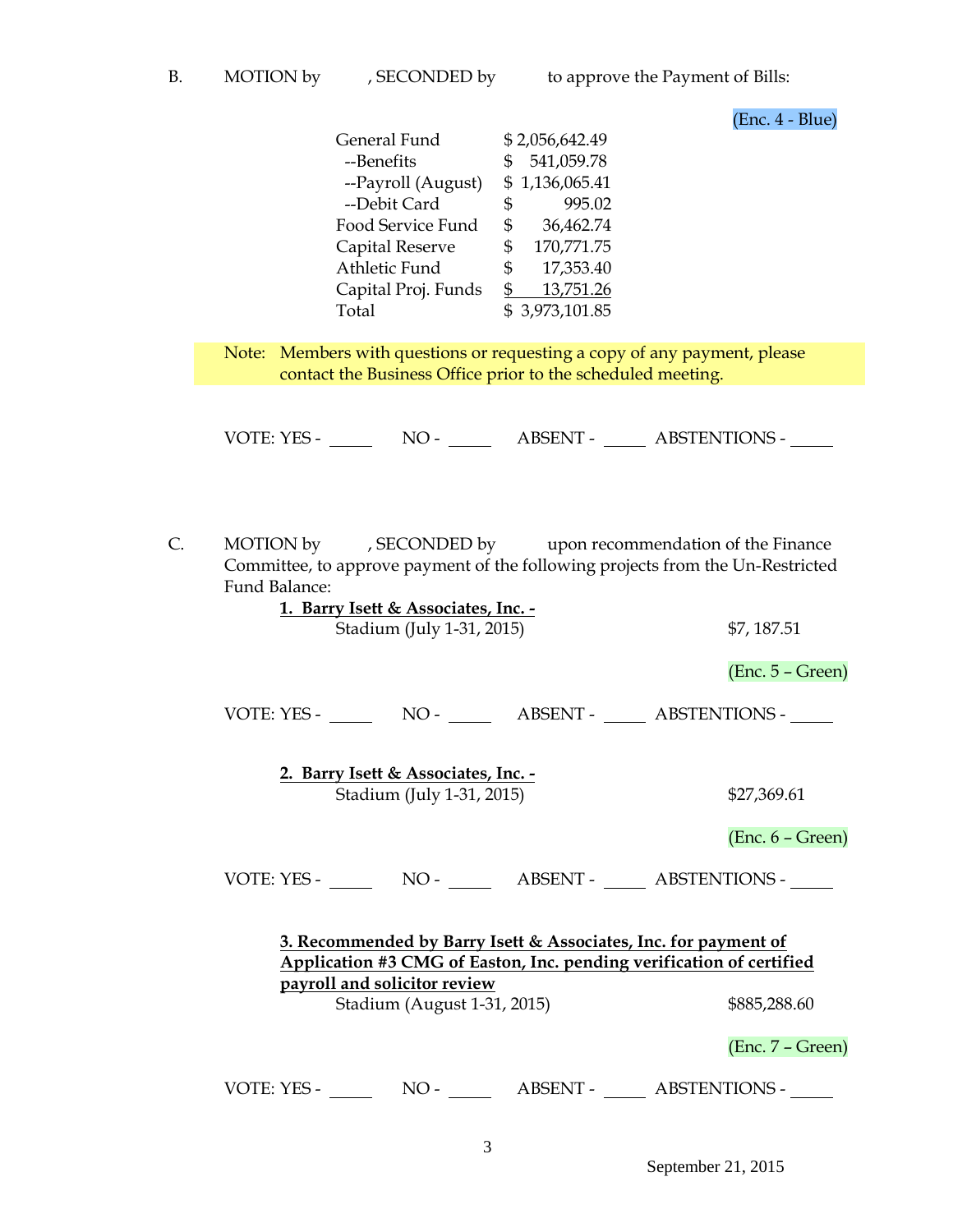|    | 4. Recommended by Barry Isett & Associates, Inc. for payment of<br>Application #1 Master Mechanical Corp. pending verification of certified<br>payroll and solicitor review                 |                                                          |  |  |  |  |
|----|---------------------------------------------------------------------------------------------------------------------------------------------------------------------------------------------|----------------------------------------------------------|--|--|--|--|
|    | Stadium (August 1-31, 2015)                                                                                                                                                                 | \$31,695.30                                              |  |  |  |  |
|    |                                                                                                                                                                                             | $(Enc. 8 - Green)$                                       |  |  |  |  |
|    |                                                                                                                                                                                             |                                                          |  |  |  |  |
| D. | MOTION by , SECONDED by upon recommendation of the Finance<br>Committee, to approve payment on the following projects from the corresponding<br>construction accounts:                      |                                                          |  |  |  |  |
|    | 1. Quandel:<br>Middle School (July 1-31, 2015)<br>Design and Construction of the High School, Middle School and<br><b>Elementary School</b>                                                 | \$4,750.00<br>$(Enc. 9 - Green)$                         |  |  |  |  |
|    |                                                                                                                                                                                             |                                                          |  |  |  |  |
|    | 1. Quandel:<br>Middle School (August 1-31, 2015)<br>Design and Construction of the High School, Middle School and<br><b>Elementary School</b>                                               | \$4,750.00<br>$(Enc. 10 - Green)$                        |  |  |  |  |
|    | VOTE: YES - NO - ABSENT - ABSTENTIONS -                                                                                                                                                     |                                                          |  |  |  |  |
| Е. | MOTION by , SECONDED by<br>a. Revenue Report<br>b. Budget Report<br>c. Treasurer's Reports<br>1. General Fund<br>2. Capital Reserve Fund<br>3. Capital Project Fund<br>4. Food Service Fund | to approve the following reports:<br>$(Enc. 11 - Green)$ |  |  |  |  |
|    | VOTE: YES - NO - NO - ABSENT - ABSTENTIONS -                                                                                                                                                |                                                          |  |  |  |  |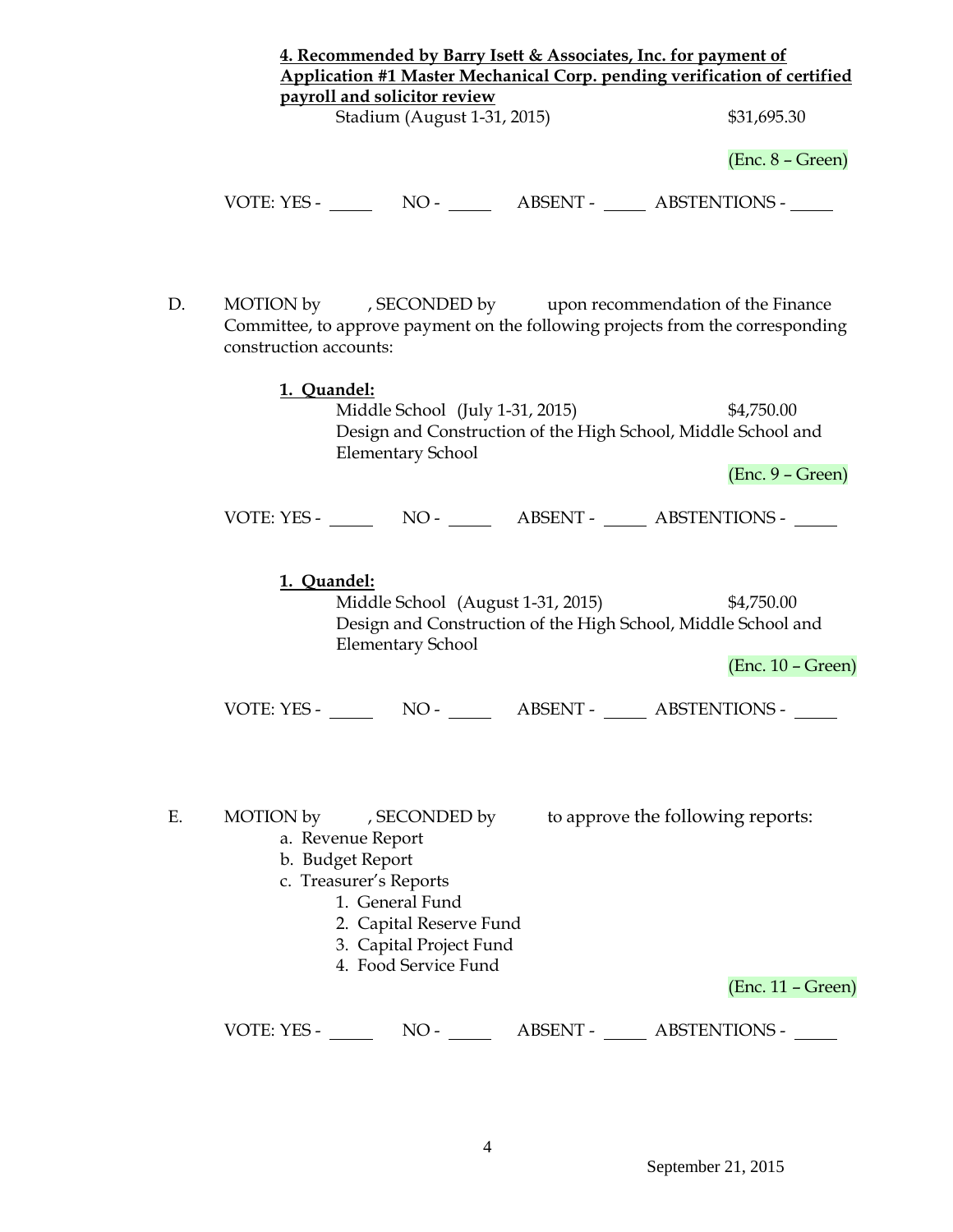F. MOTION by , SECONDED by to approve exemptions from Per Capita and/or Occupational Tax per the attached list.

(Enc. 12 – Green)

| VOTE: YES - | $NO -$ | <b>ABSENT -</b> | <b>ABSTENTIONS -</b> |
|-------------|--------|-----------------|----------------------|
|             |        |                 |                      |

G. MOTION by , SECONDED by to approve Occupational Tax Assessment Changes as per the attached list.

(Enc. 13 – Green)

VOTE: YES - NO - NO - ABSENT - ABSTENTIONS -

H. MOTION by , SECONDED by to approve **Floyd Brown** and **Sean LeDonne** to attend the EPASEAC Conference in Hershey, PA, from October 21-23, 2015, at a cost not to exceed **\$1,300.00** (registration, meals, travel & lodging)**.**  Funding through the Special Education Budget 2015-16.

VOTE: YES - NO - ABSENT - ABSTENTIONS -

I. MOTION by , SECONDED by to approve **Marianne Slaby, Kali Andrew** and **Patricia Ebbert** to attend K-12 Student Assistance Program (SAP) Training in Allentown at the Center for Humanistic Change on October 1, 2015, October 5, 2015, and October 8, 2015, at a cost not to exceed **\$1,205.00** (registration and mileage). Funding provided through the Curriculum Department.

VOTE: YES - NO - NO - ABSENT - ABSTENTIONS -

J. MOTION by , SECONDED by to approve a contract with Lehigh Carbon County Community College for the District to supply transportation to the 21<sup>st</sup> century grant (Carbon County Shine After-School Program) administered by Lehigh Carbon Community College held in the Shull-David Elementary School. The District will be reimbursed by the grant for the difference between the state transportation reimbursement amount and the actual cost of the transportation.

VOTE: YES - NO - NO - ABSENT - ABSTENTIONS -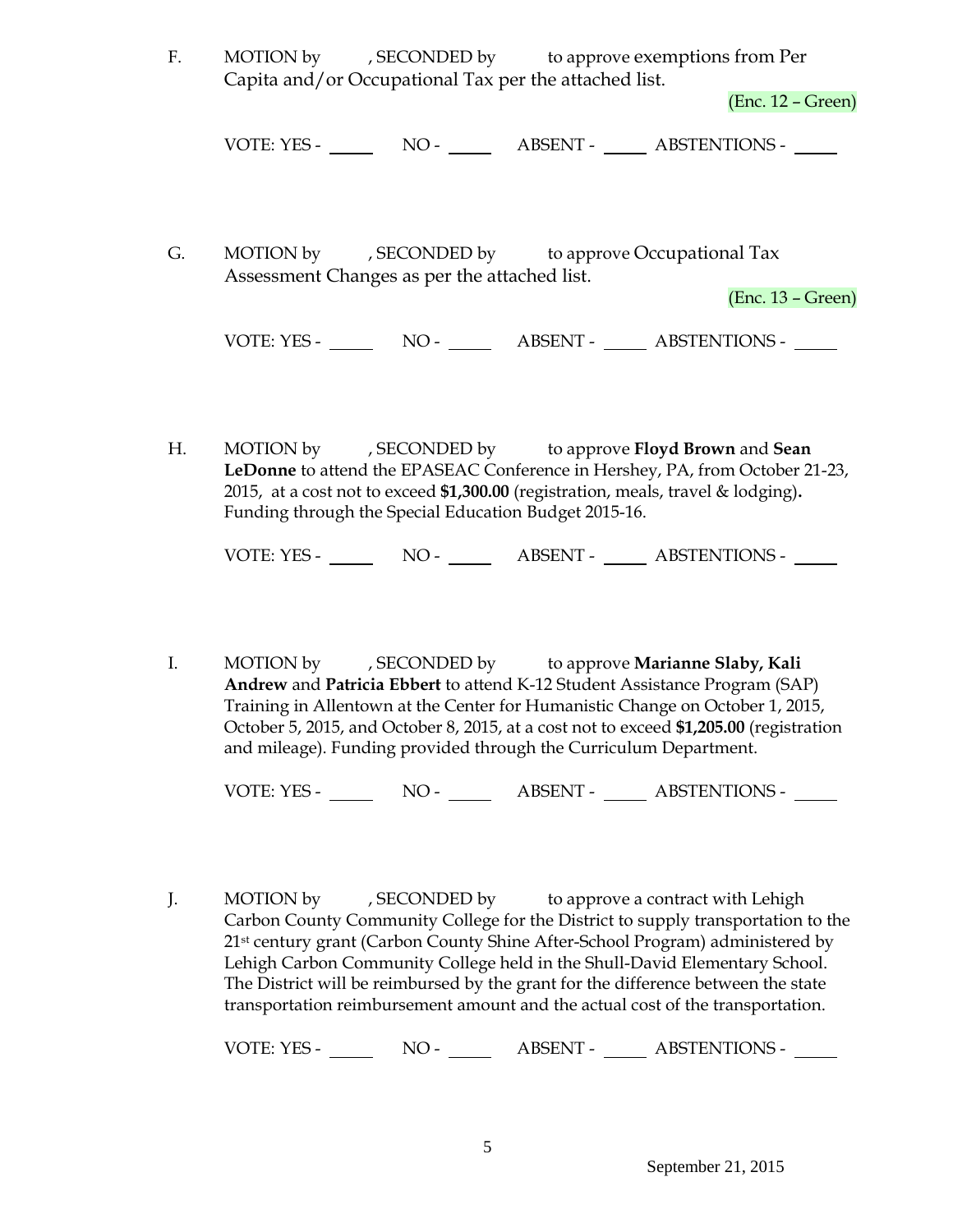K. MOTION by , SECONDED by to approve a contract with Lehigh Carbon Community College for the District to supply meals to the 21st Century Grant (Carbon County Shine After-School Program) administered by Lehigh Carbon Community College held in the Shull-David Elementary School. The District will be reimbursed \$3.40 per meal served.

(Enc. 14 – Green)

VOTE: YES - NO - NO - ABSENT - ABSTENTIONS -

L. MOTION by , SECONDED by to approve PlanCon F Attachment C, the Post-Bid Opening Notification form, indicating the acceptance of responsible lowbid contracts and approved Alternate Bid items, to award the following construction contracts for the project known as Alterations and Additions to the 6-8 Lehighton Area Middle School, contingent upon receipt of bonds, insurance, and necessary agency approvals, and authorize the Architect, EI Associates, and Administration to prepare and submit PlanCon Part G, Project Accounting Based on Bids, and PlanCon Part H, Project Financing, to the Pennsylvania Department of Education.

(Enc. 15 – Green)

Roll Call Vote:

|                                  | Yes    |                      | Absent Abstention |
|----------------------------------|--------|----------------------|-------------------|
| Mr. Rocky Ahner, Member          |        |                      |                   |
| Mr. William J. Hill, Jr., Member |        |                      |                   |
| Mr. Stephen Holland, Member      |        |                      |                   |
| Mrs. Lori Nothstein, Member      |        |                      |                   |
| Mr. Hal Resh, Member             |        |                      |                   |
| Mr. Larry Stern, Vice-President  |        |                      |                   |
| Mr. Wayne Wentz, Member          |        |                      |                   |
| Mr. Andrew Yenser, Member        |        |                      |                   |
| Mrs. Gloria Bowman, President    |        |                      |                   |
| VOTE: YES -                      | ABSENT | <b>ABSTENTIONS -</b> |                   |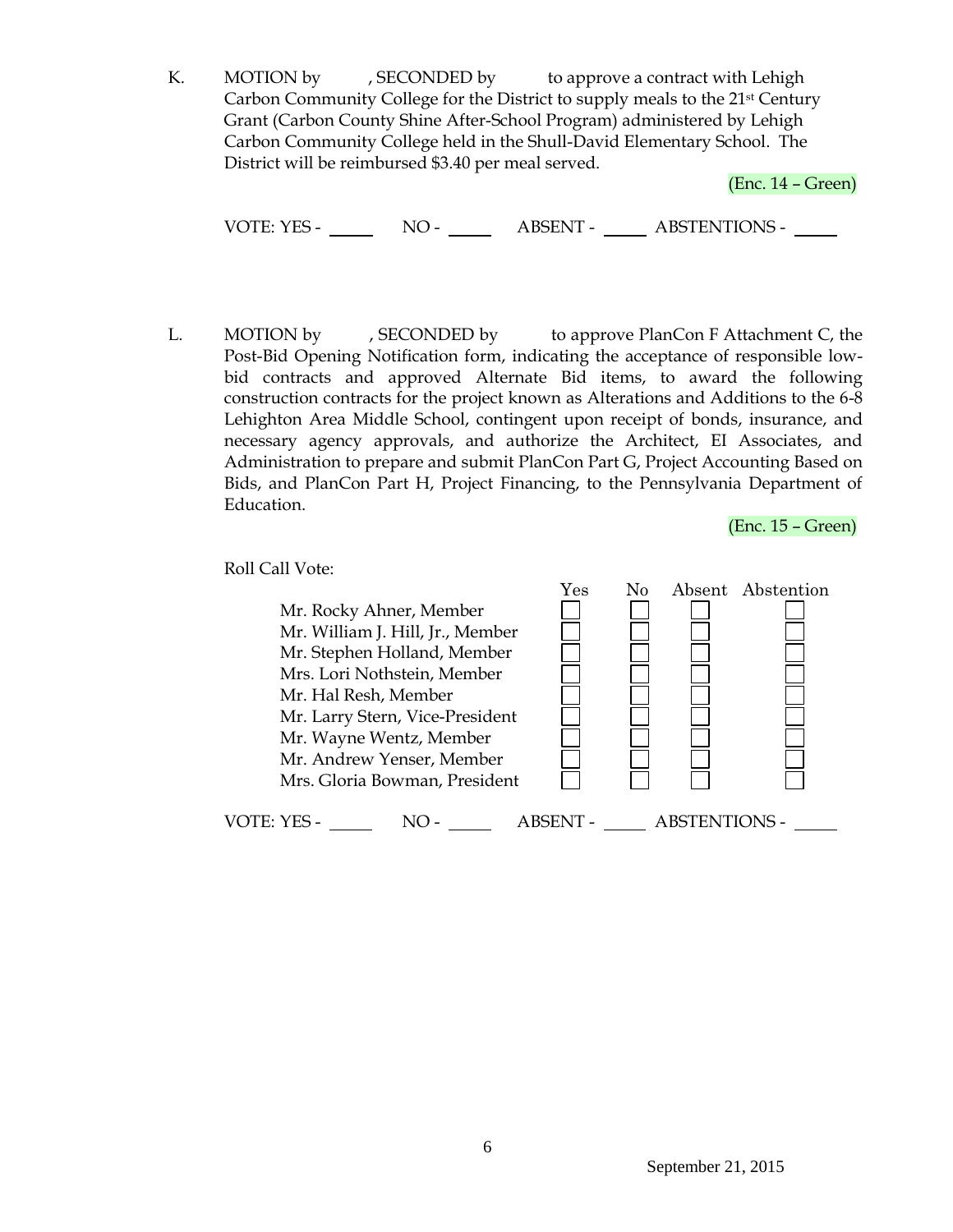M. MOTION by , SECONDED by to approve PlanCon F Attachment C, the Post-Bid Opening Notification form, indicating the acceptance of responsible lowbid contracts and approved Alternate Bid items, to award the following construction contracts for the project known as Alterations to the Lehighton Area High School, contingent upon receipt of bonds, insurance, and necessary agency approvals, and authorize the Architect, EI Associates, and Administration to prepare and submit PlanCon Part G, Project Accounting Based on Bids, and PlanCon Part H, Project Financing, to the Pennsylvania Department of Education.

Roll Call Vote: Yes No Absent Abstention Mr. William J. Hill, Jr., Member Mr. Stephen Holland, Member Mrs. Lori Nothstein, Member Mr. Hal Resh, Member Mr. Larry Stern, Vice-President Mr. Wayne Wentz, Member Mr. Andrew Yenser, Member Mr. Rocky Ahner, Member Mrs. Gloria Bowman, President VOTE: YES - NO - ABSENT - ABSTENTIONS -

 **Motions N through P will have an asterisk (\*) noting the recommendations for approval from administration and Quandel.**

N. MOTION by , SECONDED by to accept or reject each of the following base bids and alternate bids for the projects referenced above:

(Enc. 17 – Green)

(Enc. 16 – Green)

**General Trades – Lobar, Inc.** – Combined Base Bid of **\$13,110,000** 

Roll Call Vote:

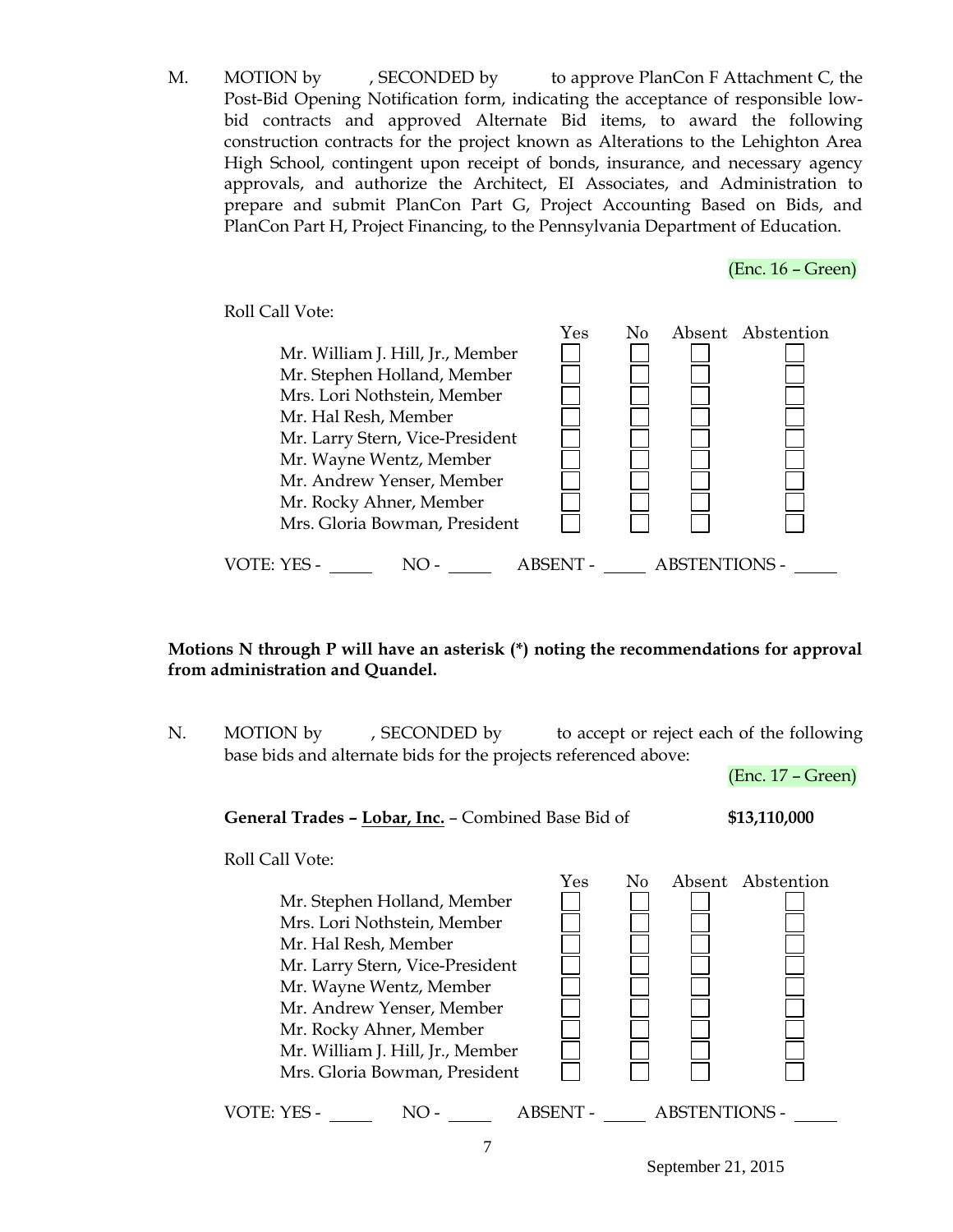### **Alternates:**

### **\*LHS-G1 Renovate Admin. Area & Guidance Suite \$ 283,000**



Roll Call Vote:

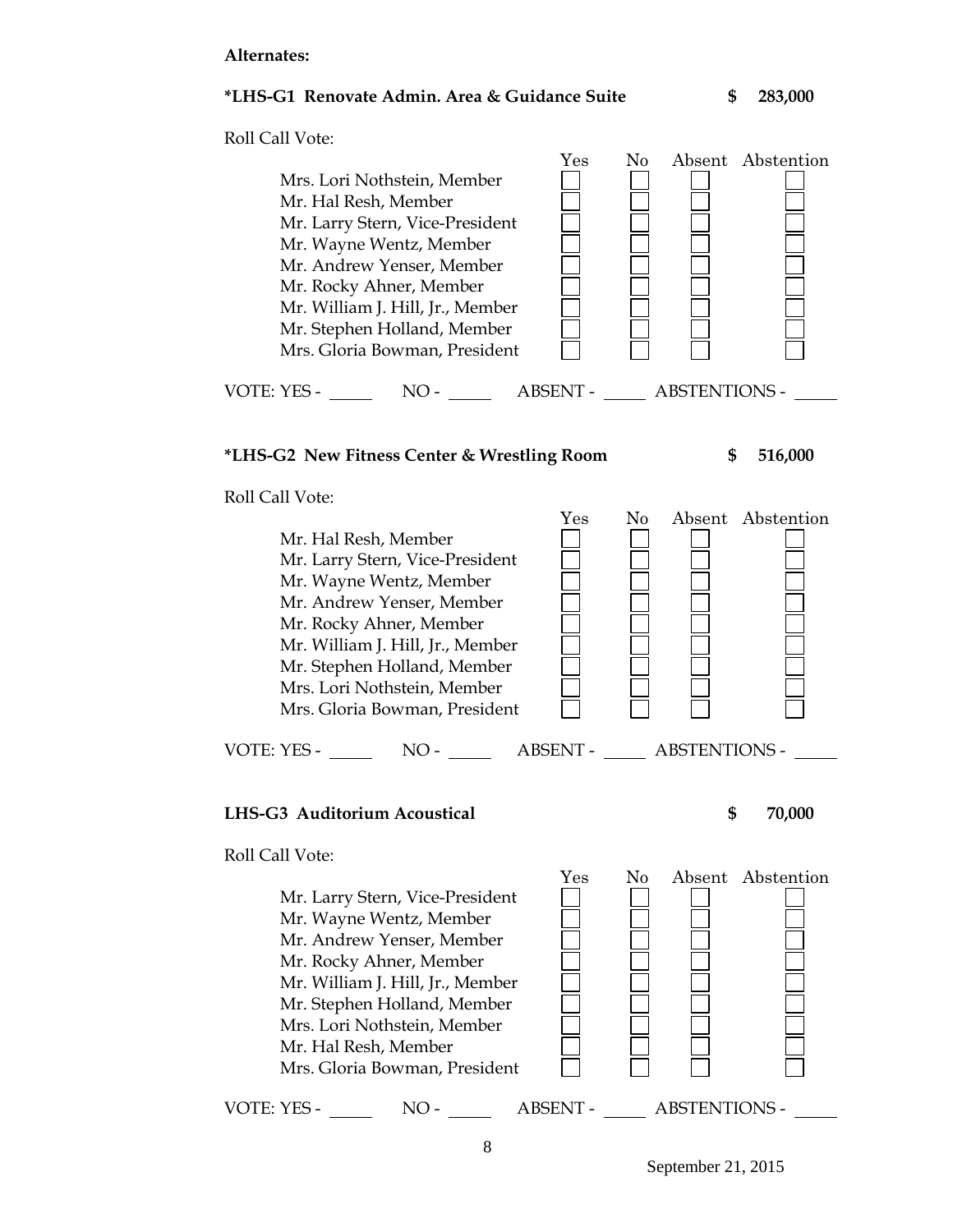

# **LHS-G5 Metal Roof Deep Hue (additional color choices) \$ 72,000**

Roll Call Vote:



### **LHS-G6 Snow Guard Replacement \$ 89,000**

Roll Call Vote:

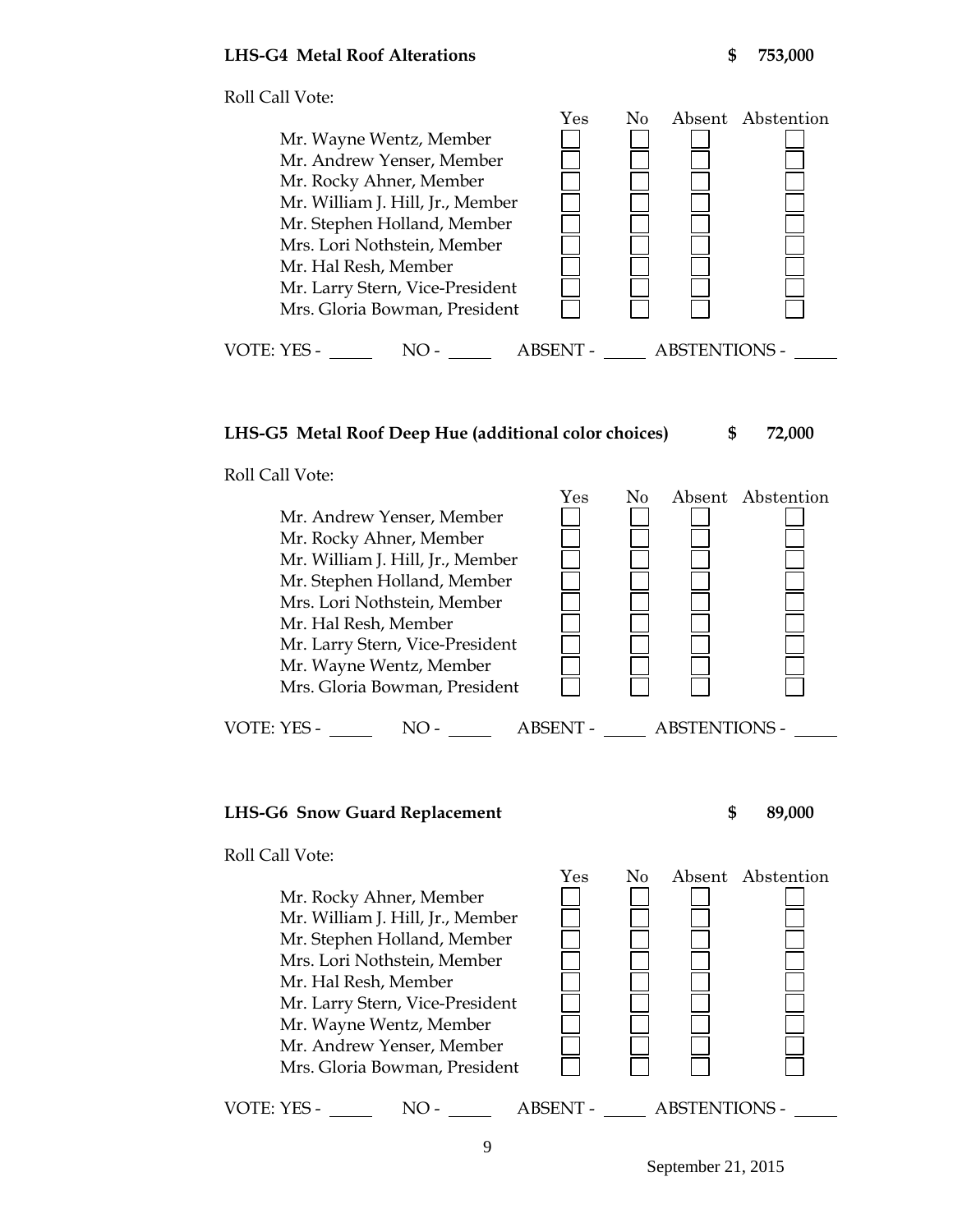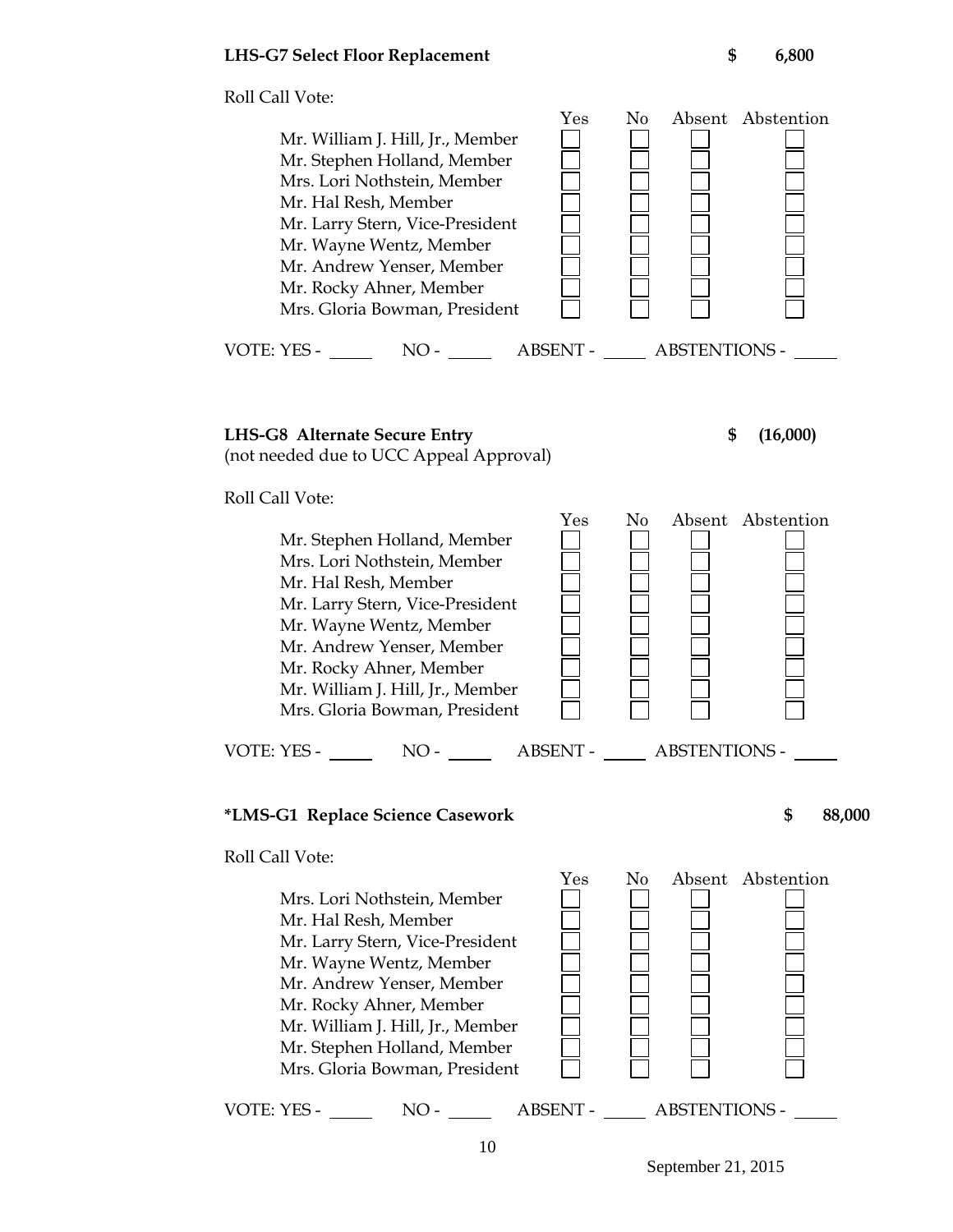

# **LMS-G3 Replace Stage Rigging \$ 84,000**



Roll Call Vote:



# \***LMS-G4A Auditorium Seating – Irwin \$ 144,000**

Roll Call Vote:

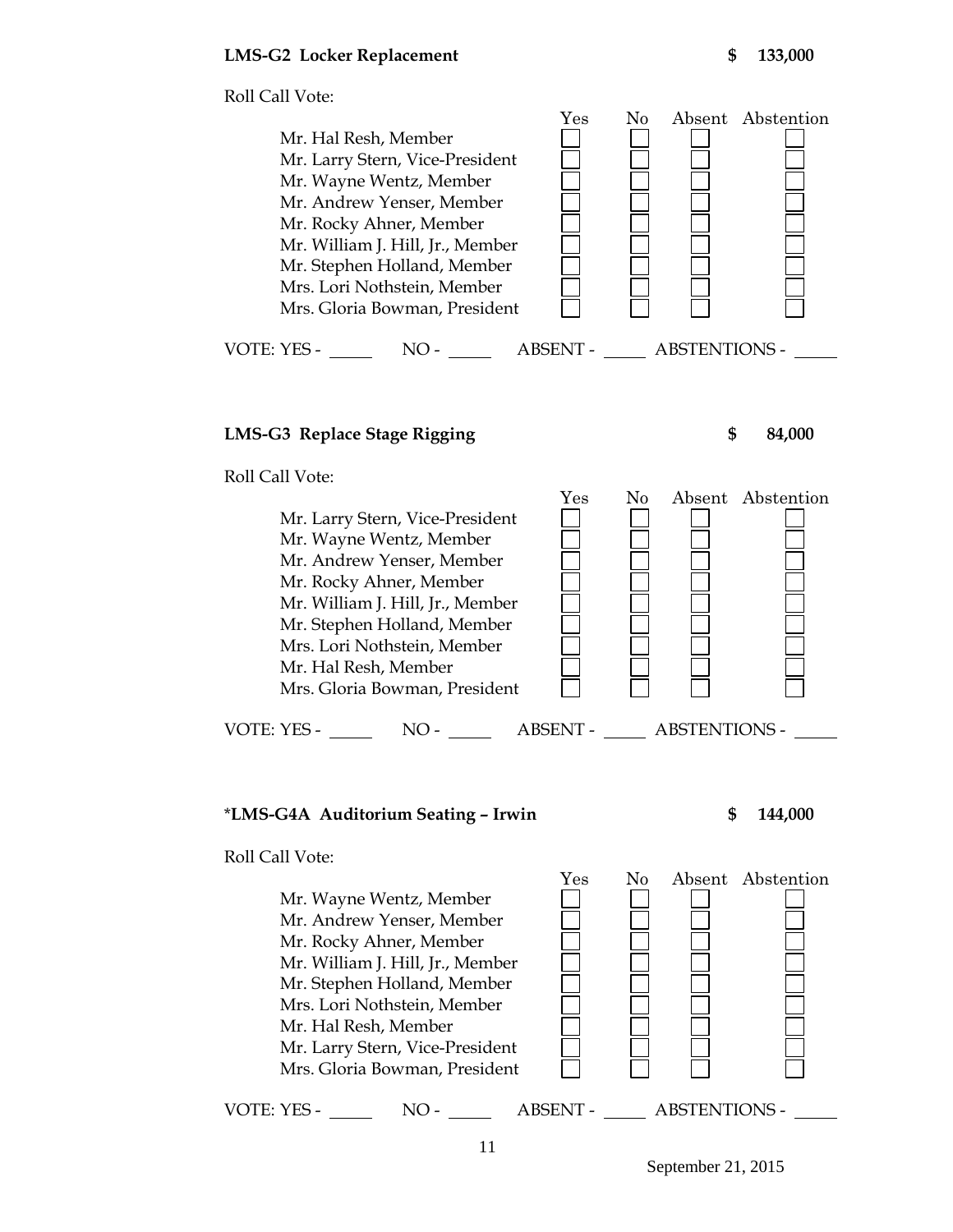

# **LMS-G5 Exterior Dining Patio \$ 61,000**

Roll Call Vote:



# **LMS-G6 Modify Base Bid to add Fire Wall \$ 78,000** (not needed due to UCC Appeal Approval)



Roll Call Vote:

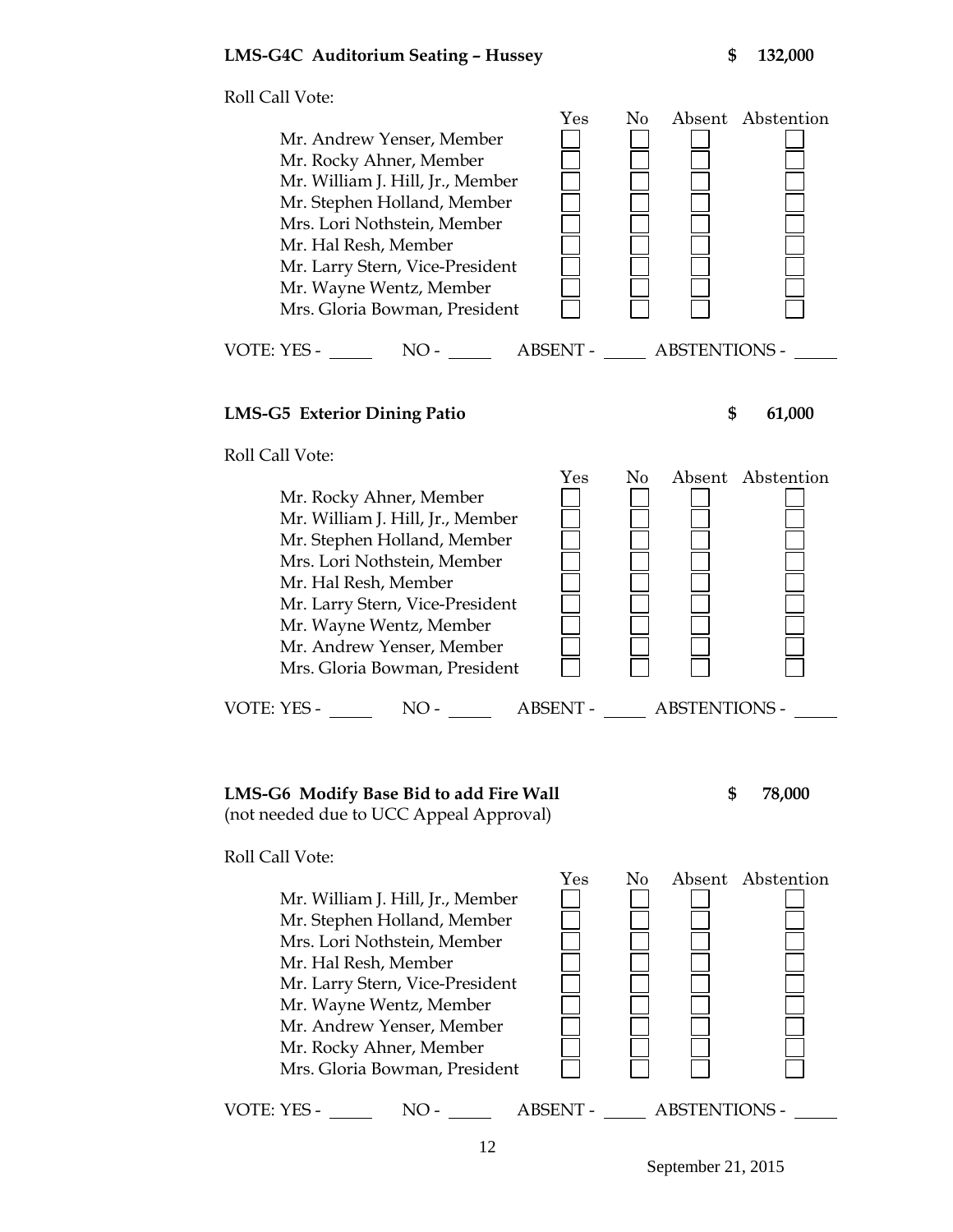Roll Call Vote: Yes No Absent Abstention Mr. Stephen Holland, Member Mrs. Lori Nothstein, Member Mr. Hal Resh, Member Mr. Larry Stern, Vice-President Mr. Wayne Wentz, Member Mr. Andrew Yenser, Member Mr. Rocky Ahner, Member Mr. William J. Hill, Jr., Member Mrs. Gloria Bowman, President VOTE: YES - NO - NO - ABSENT - ABSTENTIONS -**Alternates: \*LHS-P1 Renovate Admin. Area & Guidance Suite \$ 50** Roll Call Vote: Yes No Absent Abstention Mrs. Lori Nothstein, Member Mr. Hal Resh, Member Mr. Larry Stern, Vice-President Mr. Wayne Wentz, Member Mr. Andrew Yenser, Member Mr. Rocky Ahner, Member Mr. William J. Hill, Jr., Member Mr. Stephen Holland, Member Mrs. Gloria Bowman, President VOTE: YES - NO - NO - NO - ABSENT - ABSTENTIONS -**\*LHS-P2 New Fitness Center & Wrestling Room \$ 12,000** Roll Call Vote: Yes No Absent Abstention Mr. Hal Resh, Member Mr. Larry Stern, Vice-President Mr. Wayne Wentz, Member Mr. Andrew Yenser, Member Mr. Rocky Ahner, Member Mr. William J. Hill, Jr., Member Mr. Stephen Holland, Member Mrs. Lori Nothstein, Member

VOTE: YES - NO - NO - NO - ABSENT - ABSTENTIONS -

Mrs. Gloria Bowman, President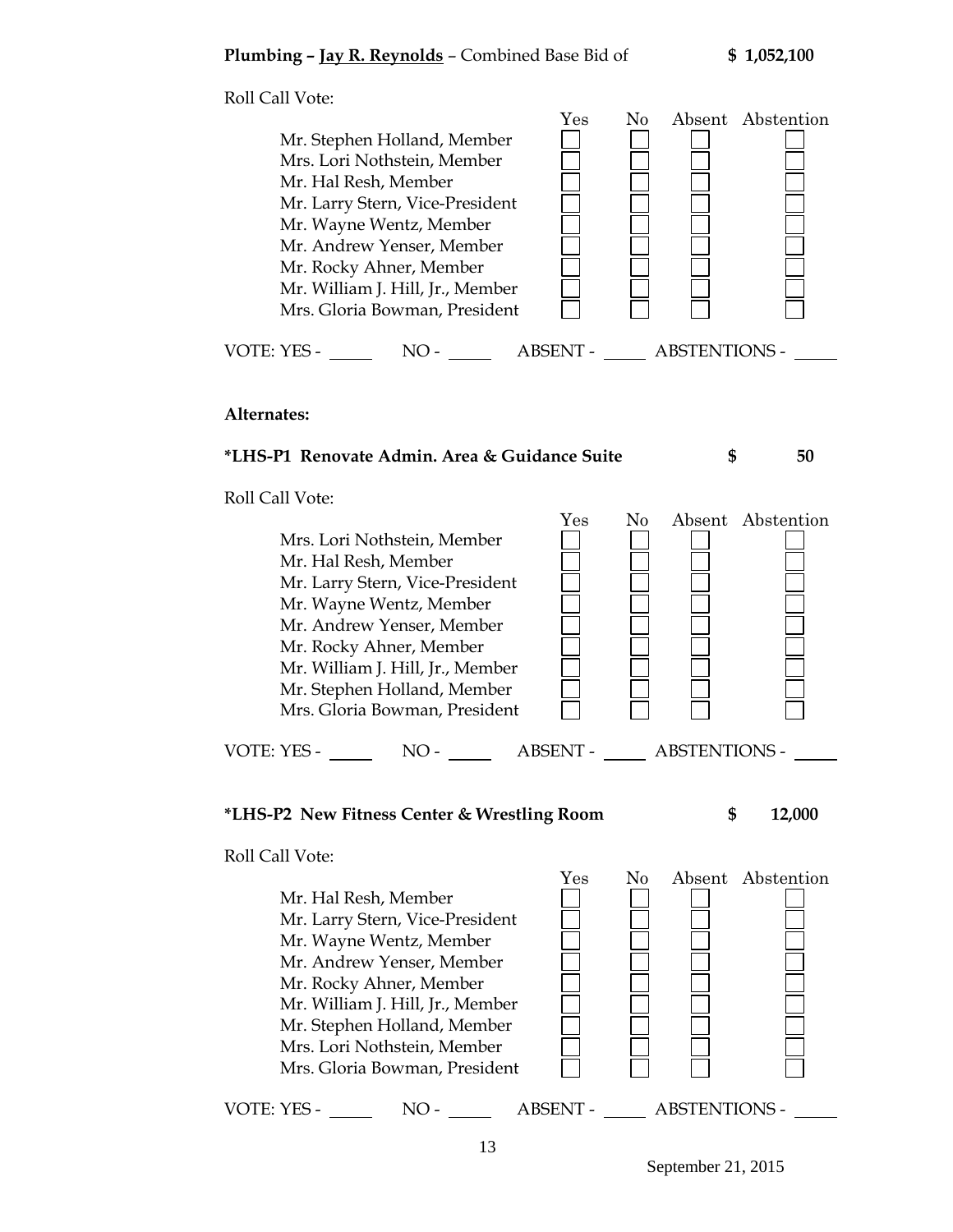Roll Call Vote: Yes No Absent Abstention Mr. Larry Stern, Vice-President Mr. Wayne Wentz, Member Mr. Andrew Yenser, Member Mr. Rocky Ahner, Member Mr. William J. Hill, Jr., Member Mr. Stephen Holland, Member Mrs. Lori Nothstein, Member Mr. Hal Resh, Member Mrs. Gloria Bowman, President VOTE: YES - NO - NO - ABSENT - ABSTENTIONS -**Electrical – Albarell Electric** – Combined Base Bid of **\$ 2,265,256** Roll Call Vote: Yes No Absent Abstention Mr. Wayne Wentz, Member Mr. Andrew Yenser, Member Mr. Rocky Ahner, Member Mr. William J. Hill, Jr., Member Mr. Stephen Holland, Member Mrs. Lori Nothstein, Member Mr. Hal Resh, Member Mr. Larry Stern, Vice-President Mrs. Gloria Bowman, President VOTE: YES - NO - ABSENT - ABSTENTIONS -

### **Alternates:**

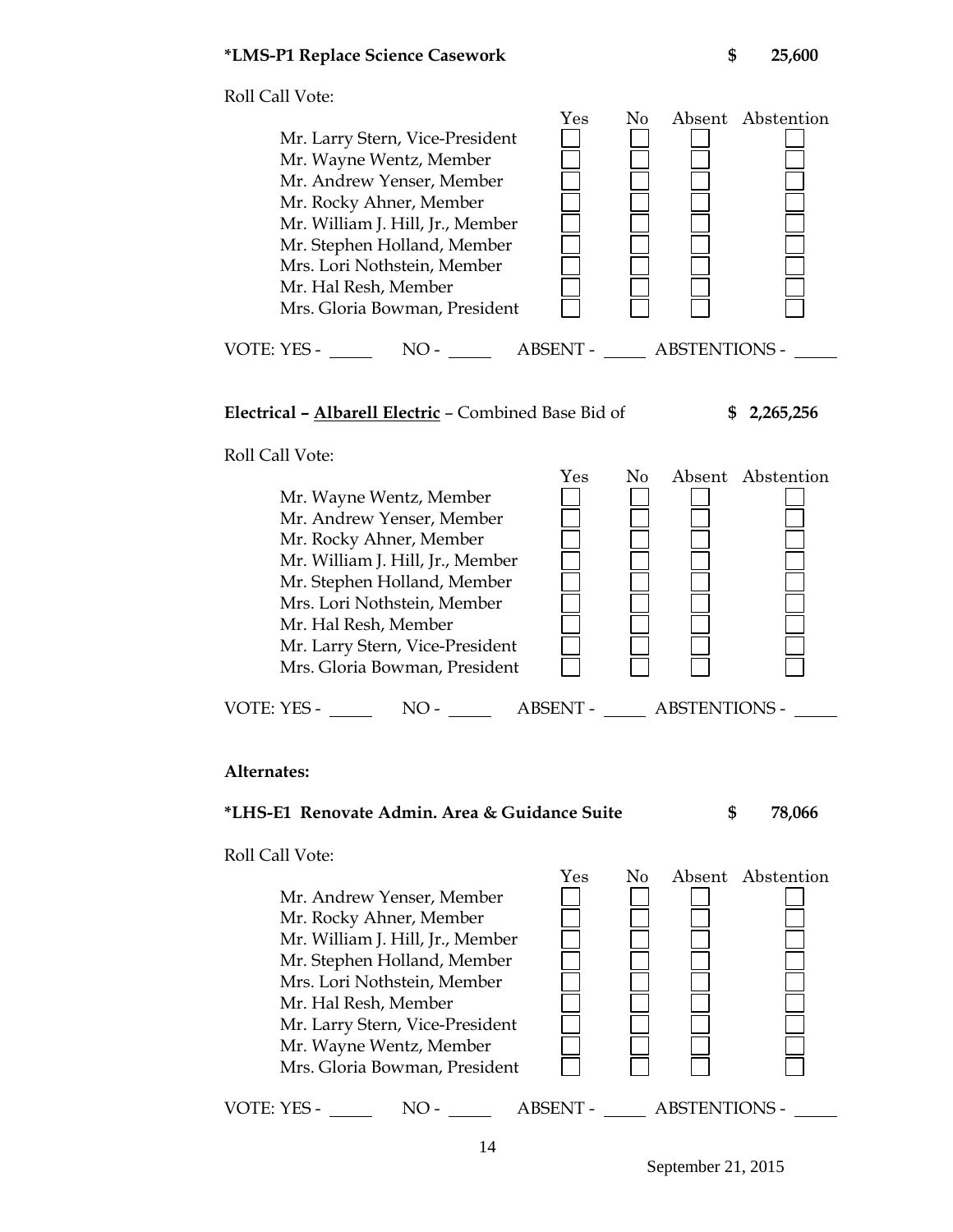Roll Call Vote: Yes No Absent Abstention Mr. Rocky Ahner, Member Mr. William J. Hill, Jr., Member Mr. Stephen Holland, Member Mrs. Lori Nothstein, Member Mr. Hal Resh, Member Mr. Larry Stern, Vice-President Mr. Wayne Wentz, Member Mr. Andrew Yenser, Member Mrs. Gloria Bowman, President VOTE: YES - NO - NO - ABSENT - ABSTENTIONS -

### **\*LHS-E3 New Paging, Clock, Phone \$ 69,274**

Roll Call Vote:

 Yes No Absent Abstention Mr. William J. Hill, Jr., Member Mr. Stephen Holland, Member Mrs. Lori Nothstein, Member Mr. Hal Resh, Member Mr. Larry Stern, Vice-President Mr. Wayne Wentz, Member Mr. Andrew Yenser, Member Mr. Rocky Ahner, Member Mrs. Gloria Bowman, President VOTE: YES - NO - NO - NO - ABSENT - ABSTENTIONS -

### **\*LMS-E1 Replace Science Casework \$ 19,520**

Roll Call Vote:

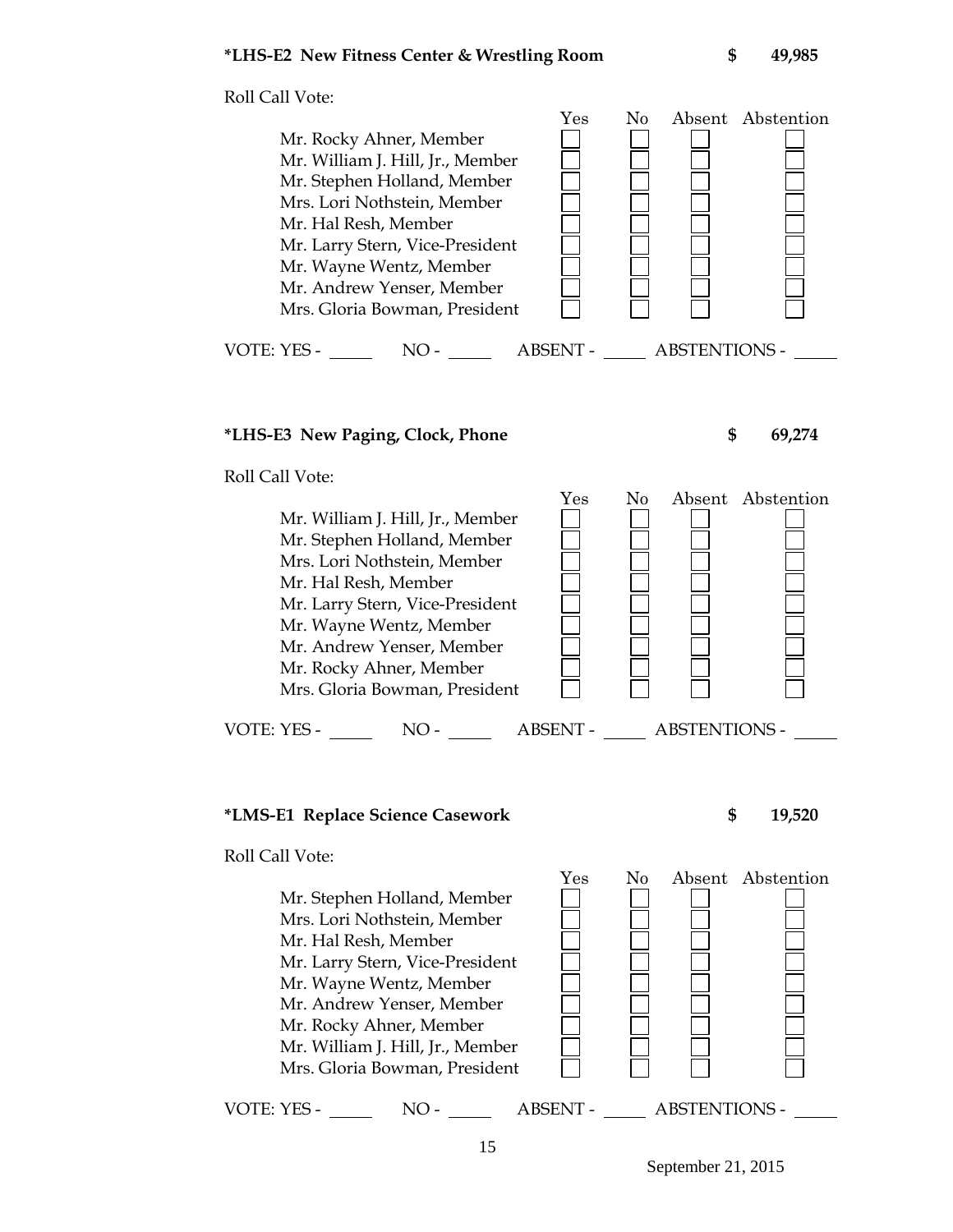

### **LMS-E3 Power Alts. for New Stage Projection Screen \$ 573**

Roll Call Vote:



### **\*LMS-E4 New Paging, Clock, Phone \$ 100,872**

Roll Call Vote:

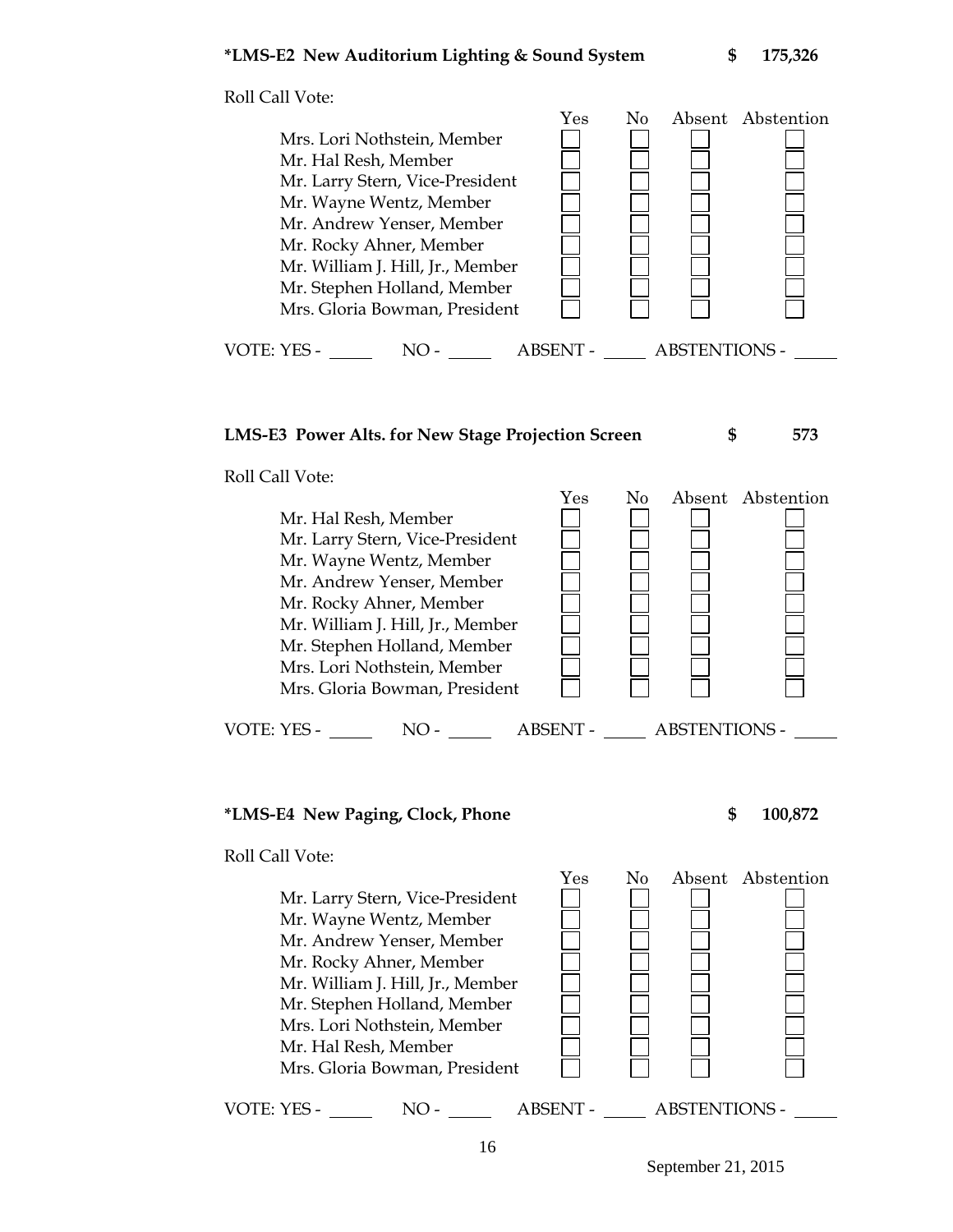Roll Call Vote: Yes No Absent Abstention Mr. Wayne Wentz, Member Mr. Andrew Yenser, Member Mr. Rocky Ahner, Member Mr. William J. Hill, Jr., Member Mr. Stephen Holland, Member Mrs. Lori Nothstein, Member Mr. Hal Resh, Member Mr. Larry Stern, Vice-President Mrs. Gloria Bowman, President VOTE:YES - NO - ABSENT - ABSTENTIONS -

### **LMS-E6 Add Detectors & Power Supplies for Fire Wall \$ 9,800**

Roll Call Vote:

 Yes No Absent Abstention Mr. Andrew Yenser, Member Mr. Rocky Ahner, Member Mr. William J. Hill, Jr., Member Mr. Stephen Holland, Member Mrs. Lori Nothstein, Member Mr. Hal Resh, Member Mr. Larry Stern, Vice-President Mr. Wayne Wentz, Member Mrs. Gloria Bowman, President VOTE:YES - NO - NO - ABSENT - ABSTENTIONS -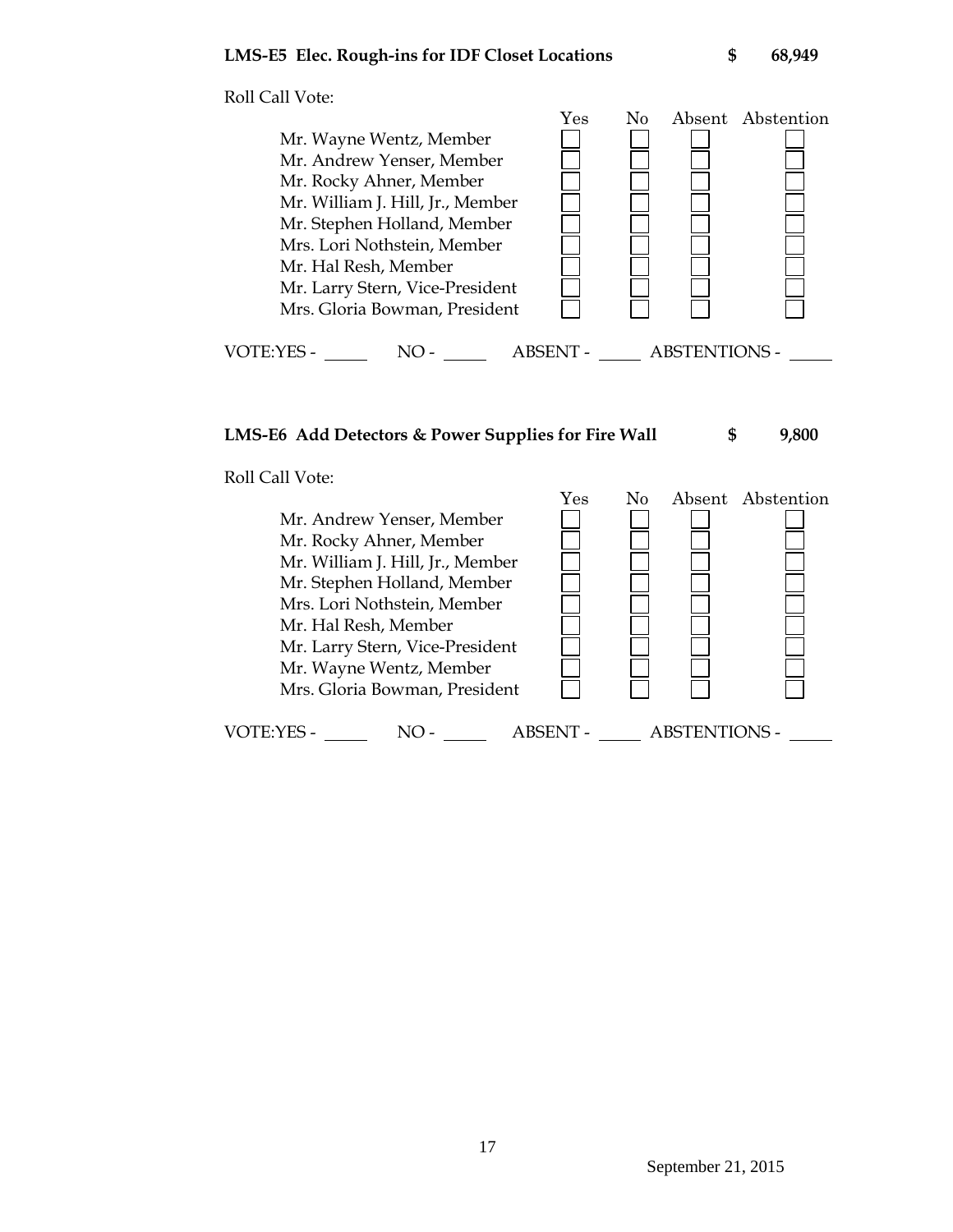O. MOTION by , SECONDED by to accept or reject the following Energy Savings Company (ESCO) Proposals for the projects referenced above and not to exceed the amount stated below contingent upon the District Solicitor's and Construction Management Firm (Quandel) review. By approving one, the remaining proposals are rejected.

# (Enc. 17 – Green) **McClure Company \*Proposal for 4 Pipe Central Heat Pump System \$ 7,727,075** Roll Call Vote: Yes No Absent Abstention Mr. Rocky Ahner, Member Mr. William J. Hill, Jr., Member Mr. Stephen Holland, Member Mrs. Lori Nothstein, Member Mr. Hal Resh, Member Mr. Larry Stern, Vice-President Mr. Wayne Wentz, Member Mr. Andrew Yenser, Member Mrs. Gloria Bowman, President VOTE:YES - NO - ABSENT - ABSTENTIONS - P**roposal for Base Designed Project \$ 8,643,960** Roll Call Vote: Yes No Absent Abstention Mr. William J. Hill, Jr., Member Mr. Stephen Holland, Member Mrs. Lori Nothstein, Member Mr. Hal Resh, Member Mr. Larry Stern, Vice-President Mr. Wayne Wentz, Member Mr. Andrew Yenser, Member Mr. Rocky Ahner, Member Mrs. Gloria Bowman, President VOTE:YES - NO - NO - ABSENT - ABSTENTIONS -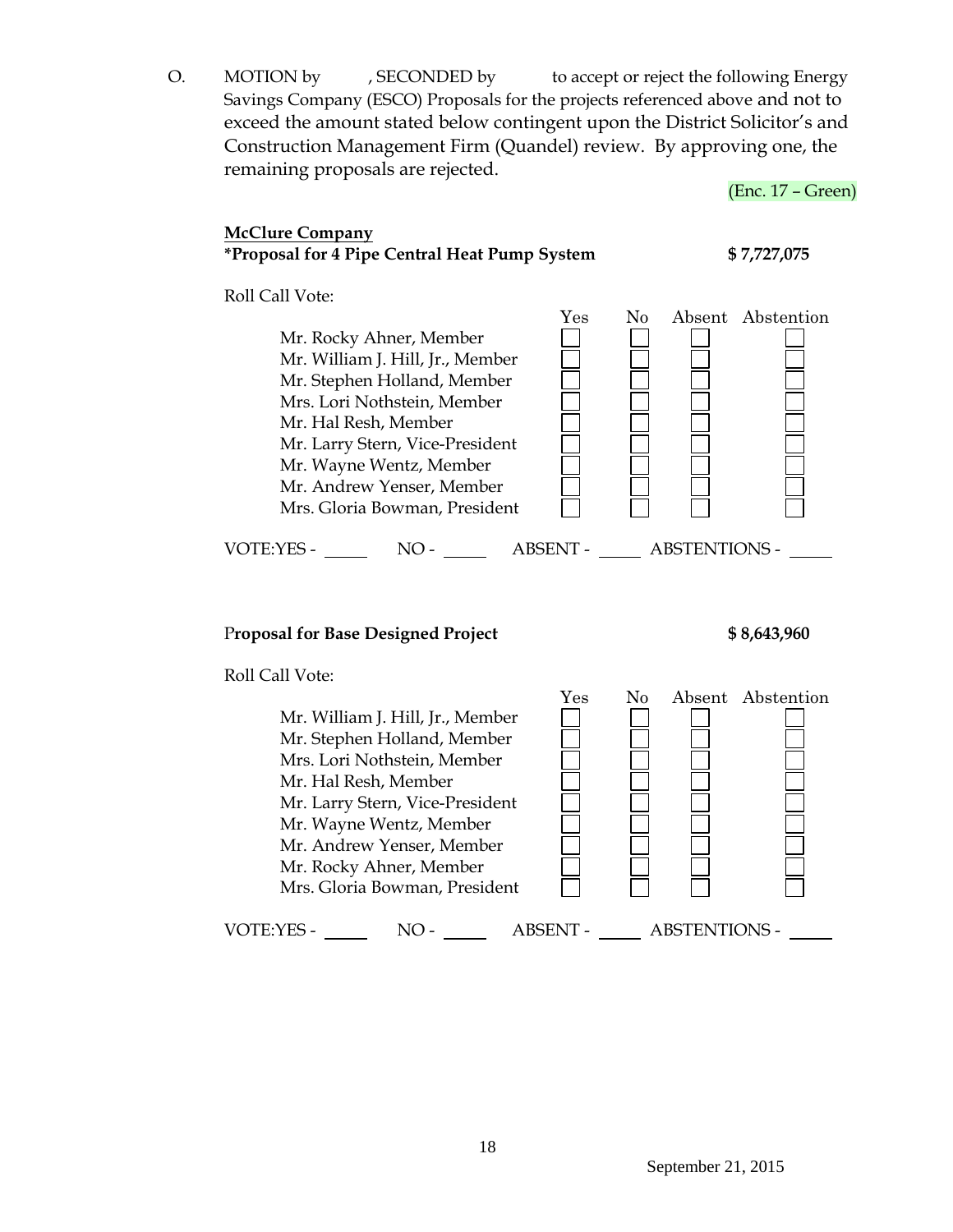# **Proposal for 4 Pipe Unit Vent System \$ 7,294,895**

Roll Call Vote:

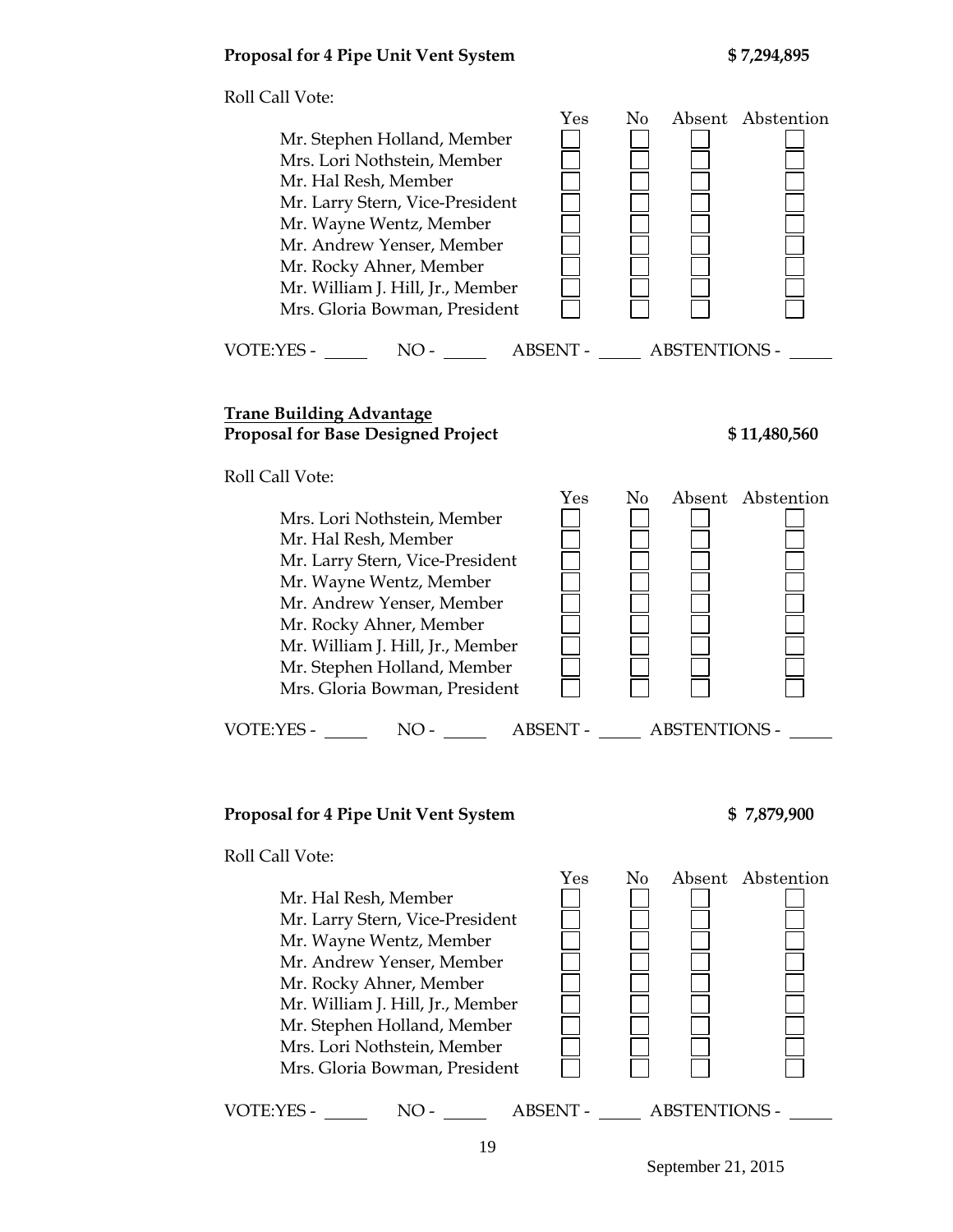# **Schneider Electric** Proposal for Base Designed Project \$12,357,462

Roll Call Vote:

| Mr. Larry Stern, Vice-President<br>Mr. Wayne Wentz, Member<br>Mr. Andrew Yenser, Member<br>Mr. Rocky Ahner, Member<br>Mr. William J. Hill, Jr., Member<br>Mr. Stephen Holland, Member<br>Mrs. Lori Nothstein, Member<br>Mr. Hal Resh, Member<br>Mrs. Gloria Bowman, President | $\operatorname{Yes}$ | No   |                        | Absent Abstention |
|-------------------------------------------------------------------------------------------------------------------------------------------------------------------------------------------------------------------------------------------------------------------------------|----------------------|------|------------------------|-------------------|
| VOTE:YES -<br>$NO-$<br><b>Proposal for VRF System</b>                                                                                                                                                                                                                         |                      |      | ABSENT - ABSTENTIONS - | \$13,667,059      |
| Roll Call Vote:<br><b>A</b> <i>f AT</i> <b>f</b> <i>AT</i> <b>f f f f f</b>                                                                                                                                                                                                   | $\operatorname{Yes}$ | No - |                        | Absent Abstention |

 Mr. Wayne Wentz, Member Mr. Andrew Yenser, Member Mr. Rocky Ahner, Member Mr. William J. Hill, Jr., Member Mr. Stephen Holland, Member Mrs. Lori Nothstein, Member Mr. Hal Resh, Member Mr. Larry Stern, Vice-President Mrs. Gloria Bowman, President VOTE:YES - NO - ABSENT - ABSTENTIONS -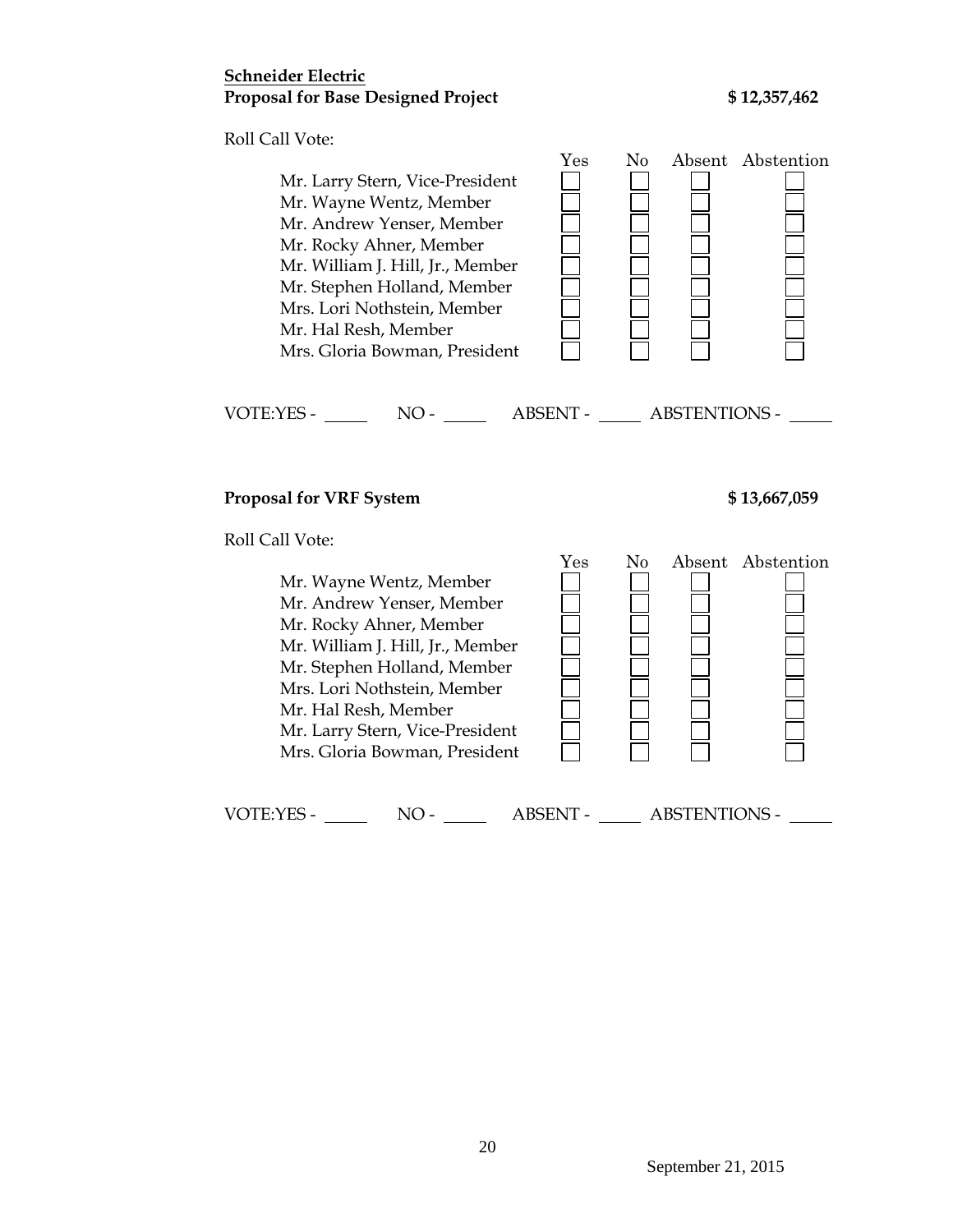P. MOTION by , SECONDED by based on the action on the above ESCO proposals, to accept or reject the following base bid and alternate bids for projects referenced above:

(Enc. 17 – Green)

# **HVAC – Worth & Company, Inc.** – Combined Base Bid of **\$ 7,800,000**

Roll Call Vote:



### **Alternates: LHS-H1 Renovate Admin. Area & Guidance Suite \$ 7,000**

Roll Call Vote:

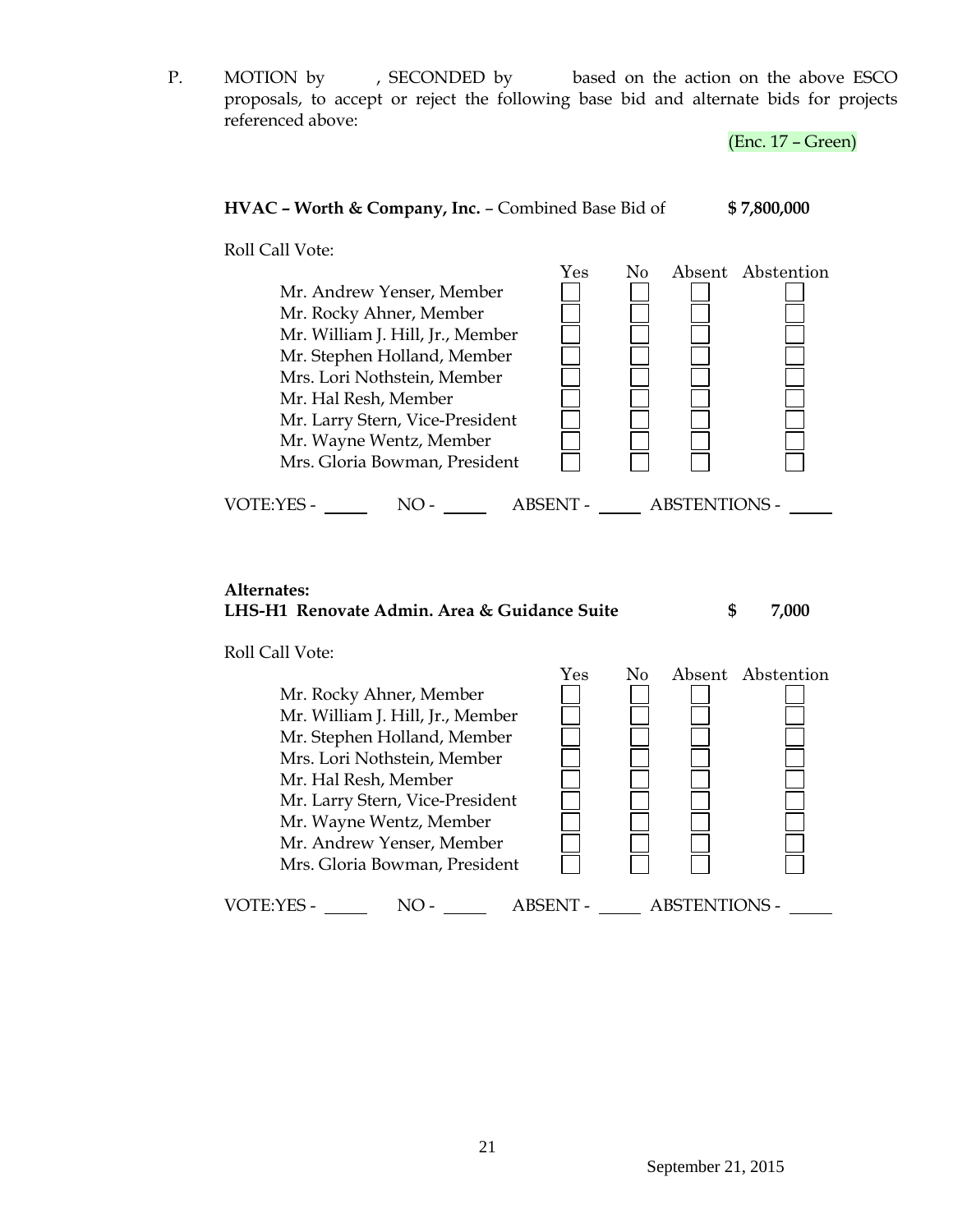

# **LHS-H3C ATC System by NRG \$ (105,000)**

Roll Call Vote:



# **LHS-H3D ATC System by Auto. Logic \$ (350,000)**



Roll Call Vote:



VOTE:YES - NO - ABSENT - ABSTENTIONS -

22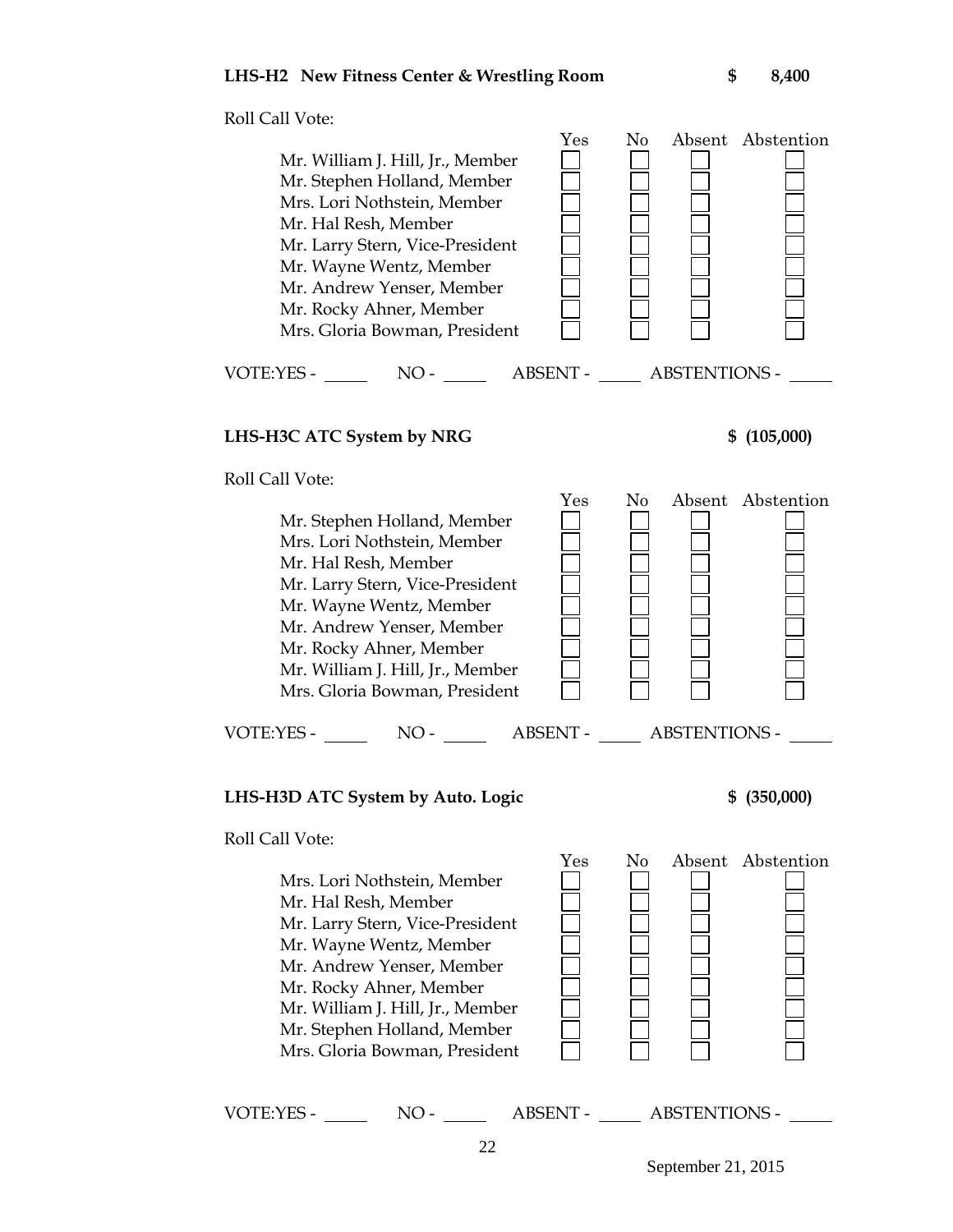Roll Call Vote: Yes No Absent Abstention Mr. Hal Resh, Member Mr. Larry Stern, Vice-President Mr. Wayne Wentz, Member Mr. Andrew Yenser, Member Mr. Rocky Ahner, Member Mr. William J. Hill, Jr., Member Mr. Stephen Holland, Member Mrs. Lori Nothstein, Member Mrs. Gloria Bowman, President VOTE:YES - NO - ABSENT - ABSTENTIONS - **LHS-H4 HVAC for Alternate Secure Entry \$ 6,000** Roll Call Vote: Yes No Absent Abstention Mr. Wayne Wentz, Member Mr. Andrew Yenser, Member Mr. Rocky Ahner, Member Mr. William J. Hill, Jr., Member Mr. Stephen Holland, Member Mrs. Lori Nothstein, Member Mr. Hal Resh, Member Mr. Larry Stern, Vice-President Mrs. Gloria Bowman, President VOTE:YES - NO - NO - ABSENT - ABSTENTIONS - NO **LMS-H1 Replace Science Casework \$ 8,000** Roll Call Vote: Yes No Absent Abstention Mr. Andrew Yenser, Member Mr. Rocky Ahner, Member Mr. William J. Hill, Jr., Member

 Mr. Stephen Holland, Member Mrs. Lori Nothstein, Member Mr. Hal Resh, Member Mr. Larry Stern, Vice-President Mr. Wayne Wentz, Member Mrs. Gloria Bowman, President VOTE:YES - NO - ABSENT - ABSTENTIONS -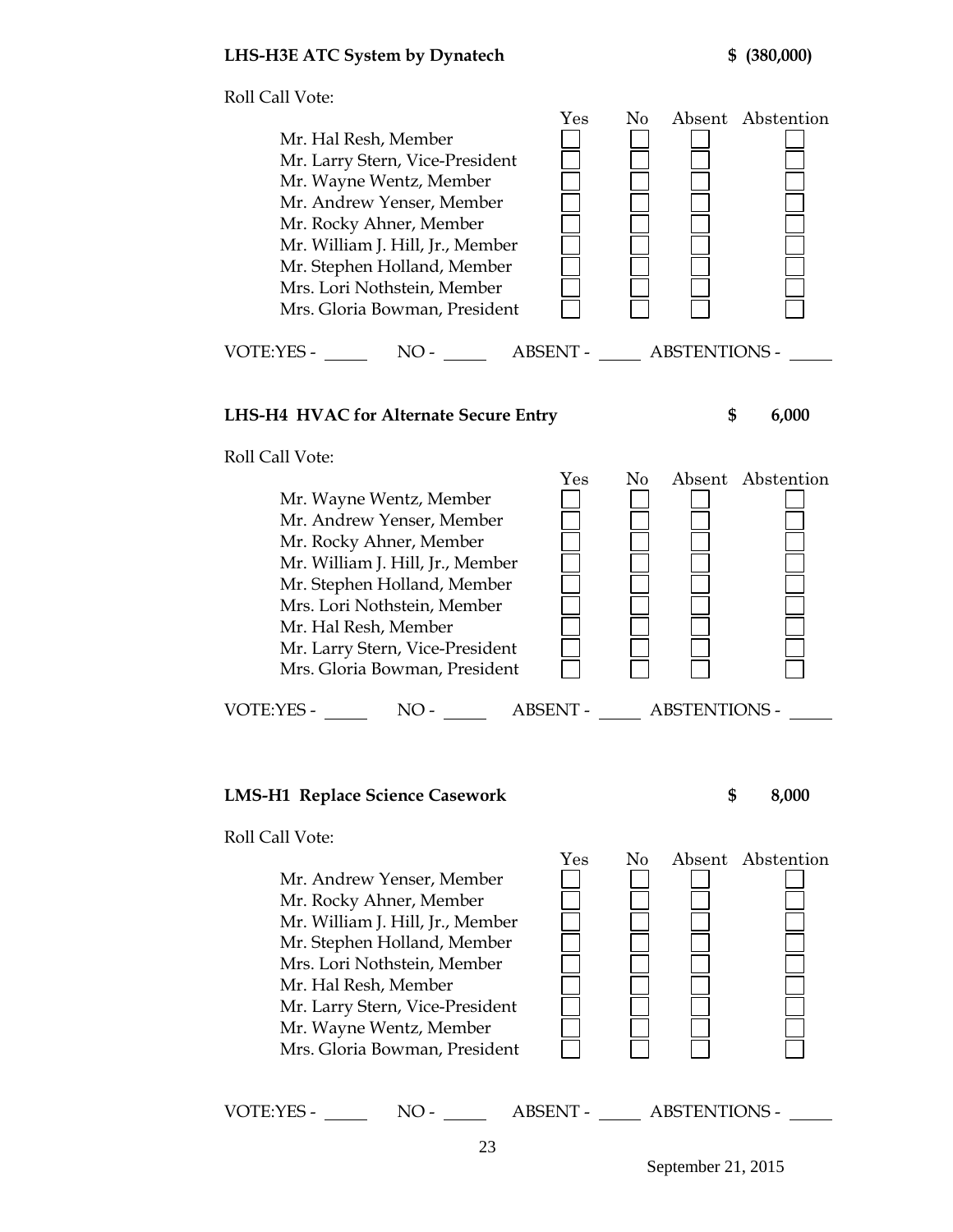

# **LMS-H3C ATC System by NRG \$ (110,000)**

Roll Call Vote:



# **LMS-H3D ATC System by Auto. Logic \$ (365,000)**

Roll Call Vote:

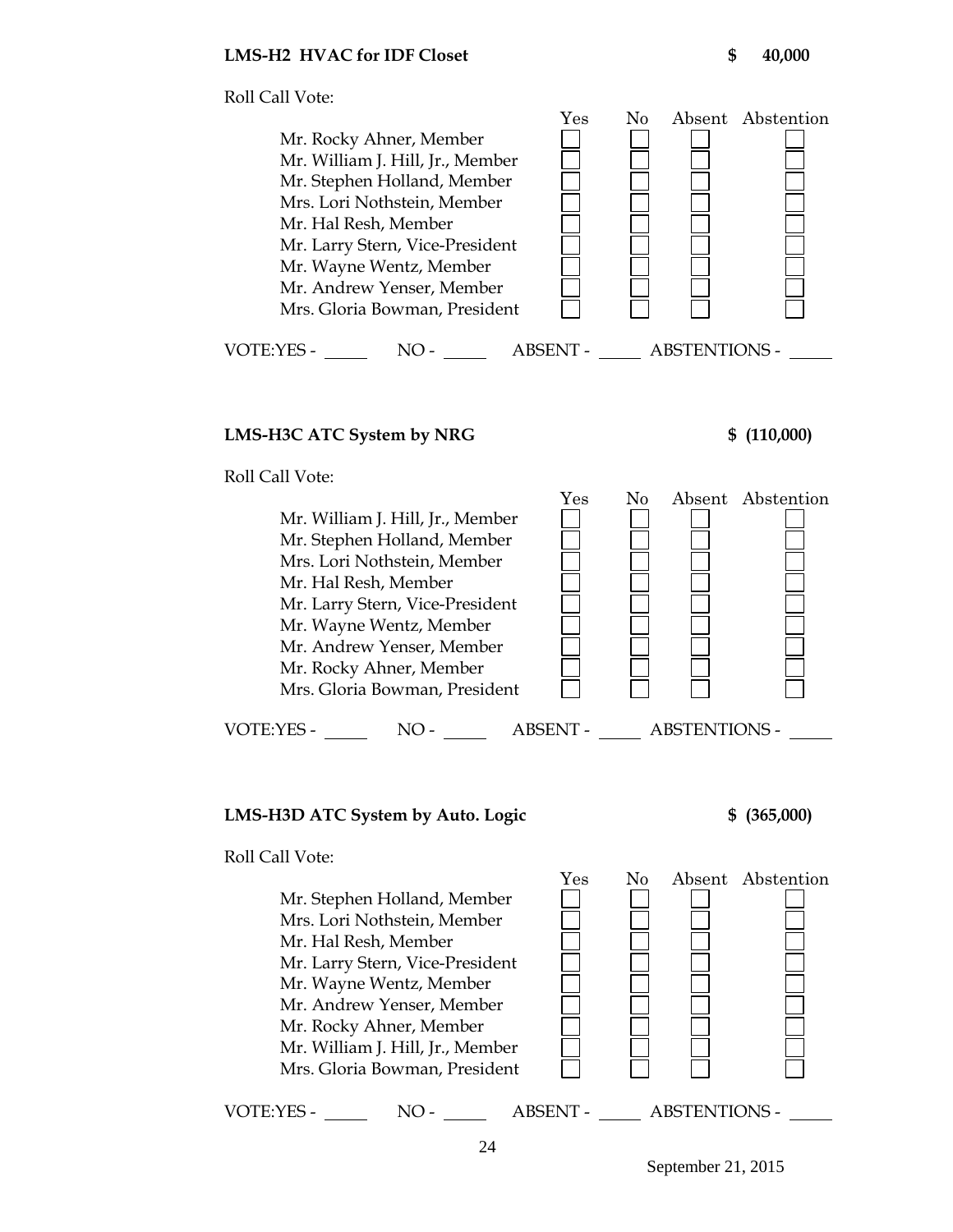

Q. MOTION by , SECONDED by to adopt the Resolution as presented, authorizing the issuance of general obligation bonds of the School District in the maximum principal amount of \$35,000,000 to finance the Elementary Center project and complete the Middle and High School Projects, and incorporating as an exhibit the schedules and Plan of Finance presented this evening by Public Financial Management.

(Enc. 18 – Green)

Roll Call Vote: Yes No Absent Abstention Mr. Hal Resh, Member Mr. Larry Stern, Vice-President Mr. Wayne Wentz, Member Mr. Andrew Yenser, Member Mr. Rocky Ahner, Member Mr. William J. Hill, Jr., Member Mr. Stephen Holland, Member Mrs. Lori Nothstein, Member Mrs. Gloria Bowman, President VOTE:YES - NO - NO - ABSENT - ABSTENTIONS -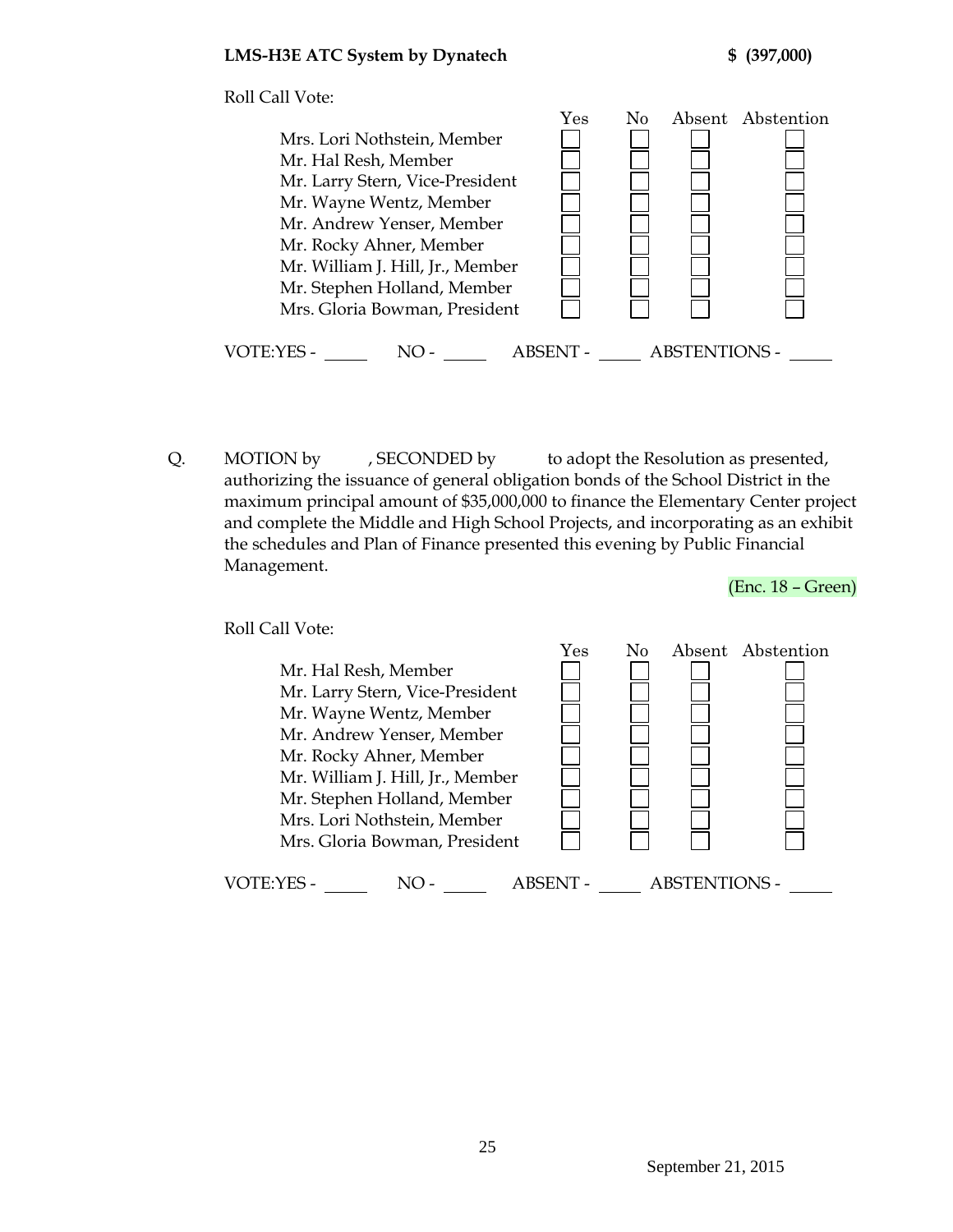### **IX. Personnel**

| А. | MOTION by | , SECONDED by | to approve the attached list of                                  |
|----|-----------|---------------|------------------------------------------------------------------|
|    |           |               | candidates for the 2015-2016 Substitute list pending clearances. |

(Enc.19 – Purple)

VOTE:YES - NO - NO - ABSENT - ABSTENTIONS -

B. MOTION by , SECONDED by to approve the **2015–2016 Extra-Curricular & Athletic** hires (per attachments) pending clearances.

(Enc. 20– Purple)

VOTE: YES - NO - NO - ABSENT - ABSTENTIONS -

C. MOTION by , SECONDED by to approve the following requests for pre-approval of courses/Programs of Study for continuing education: **1. Jessica Gasper** – September 17, 2015-December 10, 2015/Social Foundations of

Education

**2**. **Trevor Miller** – September 24, 2015-December 10, 2015/Integrating Technology in Curriculum

VOTE: YES - NO - NO - ABSENT - ABSTENTIONS -

- D. MOTION by , SECONDED by to acknowledge FMLA leaves for the following employee, not to exceed 12 weeks:
	- **1. Employee #002** effective August 26, 2015
	- **2. Employee #242** effective August 25, 2015

VOTE: YES - NO - NO - ABSENT - ABSTENTIONS - NO

E. MOTION by , SECONDED by to accept the resignation of the following personnel:

- 1. **Kim Laird** Vocal (HS) effective immediately
- 2. **Sarah Brandt** School Psychologist effective immediately
- 3. **Crystel Stein** Lunch-Time Aide effective immediately
- 4. **Jerilynn Derhammer** Part-Time Cleaner effective immediately
- 5. **Melissa Siegfried** Paraprofessional effective September 19, 2015

VOTE: YES - NO - ABSENT - ABSTENTIONS -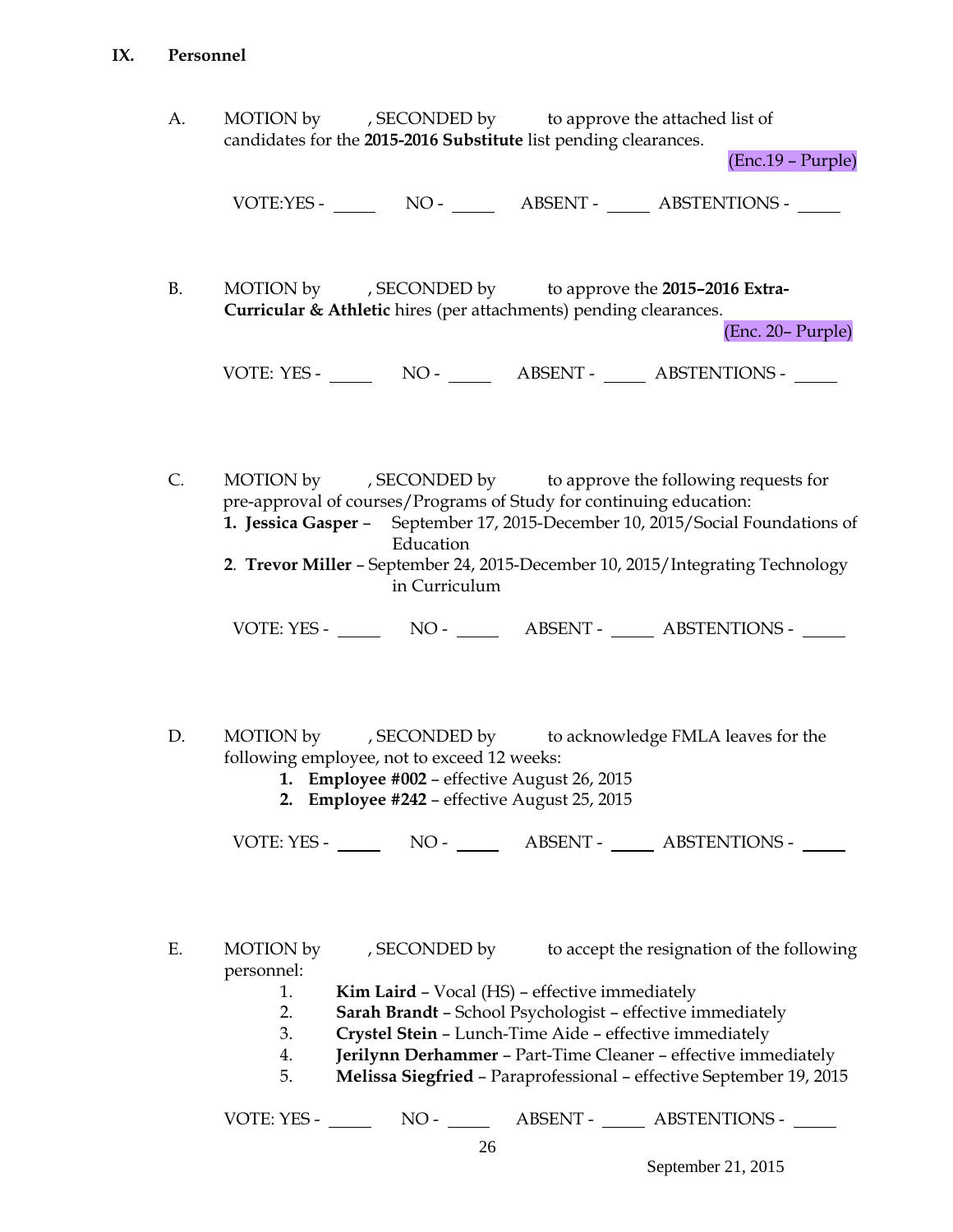- F. MOTION by , SECONDED by to approve the recommendation to hire the following employees in accordance with the respective contracts, pending clearances:
	- 1. **Rachel Klotz** Long-Term Elementary Bachelor's Step 1 **(\$38,740**) effective first semester of 2015-16 School Year.
	- 2. **Kyle Williams** Custodian Step 1 prorated (**\$24,165)** effective September 29, 2015.
	- 3. **Terri Johnson** –Lunch-Time Aide (**\$7.25/hour**)
	- 4. **Candace Zona-Slaw**  School Psychologist Master's Step 6 prorated (**\$45,039**) effective upon receipt of all credentials.
	- 5. **Joy Smith**  Elementary Bachelor's Step 1 prorated (**\$38,740**) effective immediately.

VOTE: YES - NO - NO - ABSENT - ABSTENTIONS -

G. MOTION by , SECONDED by to approve the recommendation to hire the following mentors for the appropriate teacher (listed to the left of the mentor's name) for the **2015-2016** school year:

> Joy Smith/ Debra Rakos Candace Zona-Slaw/Wanda Rousenberger

VOTE: YES - NO - NO - ABSENT - ABSTENTIONS -

- H. MOTION by , SECONDED by to approve the following hires for the 2015-2016 School Year per the professional contract:
	- **1. Rick Bennett** Instructor for the High School Keystone Remediation program **\$29.00** / per hour for no more than 6 total hours
	- **2. Michelle Rohrbach** Instructor for the High School SAT Prep program / **\$29.00** / per hour for no more than 6 total hours/3 times per year
	- **3. Jennifer Steigerwalt -** Instructor for the High School SAT Prep program / **\$29.00** / per hour for no more than 6 total hours/3 times per year
	- **4. Richard Bennett –** Instructor for the High School Winter Recovery program/ **\$29.00** per hour for no more than 30 total hours
	- **5. Melissa Blocker –** Instruction for the High School After School Tutoring program/**\$29.00** per hour for no more than 3 hours per week
	- **6. Theresa Kokinda –** Instruction for the High School After School Tutoring program/**\$29.00** per hour for no more than 3 hours per week
	- **7. David Hauser –** Instruction for the High School After School Tutoring program/**\$29.00** per hour for no more than 3 hours per week
	- **8. Amber Konek –** Instruction for the High School After School Tutoring program/**\$29.00** per hour for no more than 3 hours per week

VOTE: YES - NO - NO - ABSENT - ABSTENTIONS -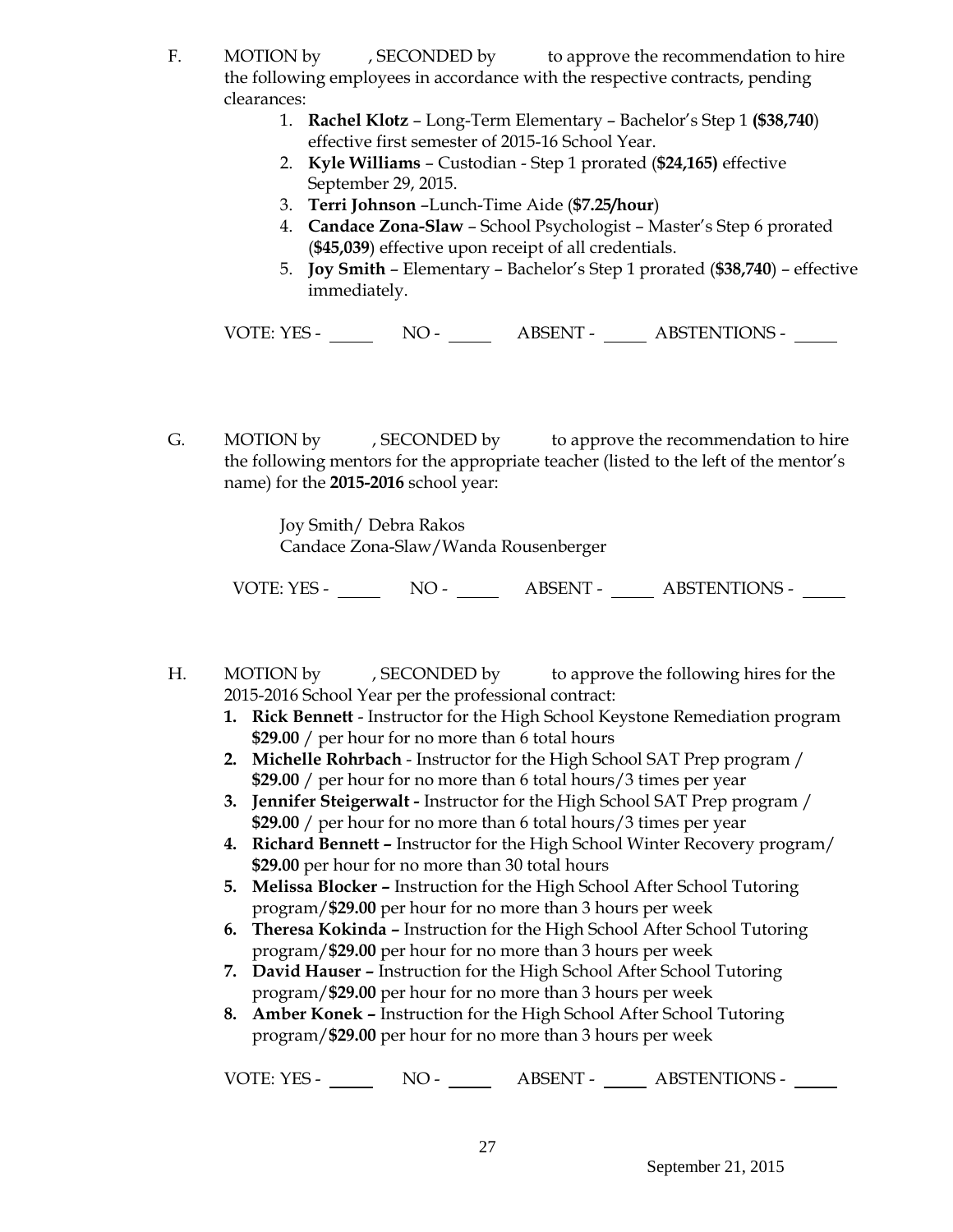- I. MOTION by , SECONDED by to approve the following professional employee for tenure:
	- **1. Christina Haupt** Elementary hired 8/22/12
	- **2. Tavia Cardell**  Special Education hired 8/22/12
	- **3. Diane Schnell**  Elementary hired 8/22/12
	- **4. Drewann Troutman**  Elementary hired 8/22/12
	- **5. Adrienne Fedor**  Art hired 8/22/12
	- **6. Lauren (Strohl) Cortright**  Special Education hired 8/22/12
	- **7. Norine Zehner**  Elementary hired 8/22/12
	- **8. Jessica Gasper**  Art hired 8/22/12
	- **9. Benjamin Tkach**  Special Education hired 8/22/12
	- **10. Sarah (Devitt) Dunchack**  Math hired 8/22/12

VOTE:YES - NO - ABSENT - ABSTENTIONS -

### **X. Miscellaneous**

A. MOTION by , SECONDED by to approve Homebound Instruction for Student **#57021**.

VOTE: YES - NO - ABSENT - ABSTENTIONS -

B. MOTION by , SECONDED by to recognize **Christina Hayward** as Middle School Guidance Counseling Intern for the 2015-16 school year.

VOTE: YES - NO - ABSENT - ABSTENTIONS -

C. MOTION by , SECONDED by to approve the following School Enrichment Journey requests:

- **1. MA/SD – 3rd Grade (K. Blisard, C. Kresge, J. Boyle, C. Hoppes, J. Wentz) –** October 23, 2015 (9:00 a.m.-2:00 p.m.) – to travel to Lehigh Gap Nature Center
- **2. MA/SD – 4th Grade (R. Rupell, A. Swanson, B. Cressley, M. Dillman)**  October 19, 2015 (9:00a.m. - 2: p.m.) – to travel to Lehigh Gap Nature Center
- **3. Elementary Life Skills (T. Cardell)** September 22, 2015 (9:30 a.m.-1:30 p.m.) to travel to Giant/Aldi/Walmart
- **4. MA/SD Tech Wizards, Jr. (D. Brownmiller)** 10/23/15, 11/20/15, 12/10/15, 2/26/16 (8:00 a.m.-2:00 p.m.) – to travel to Carbon Lehigh Intermediate Unit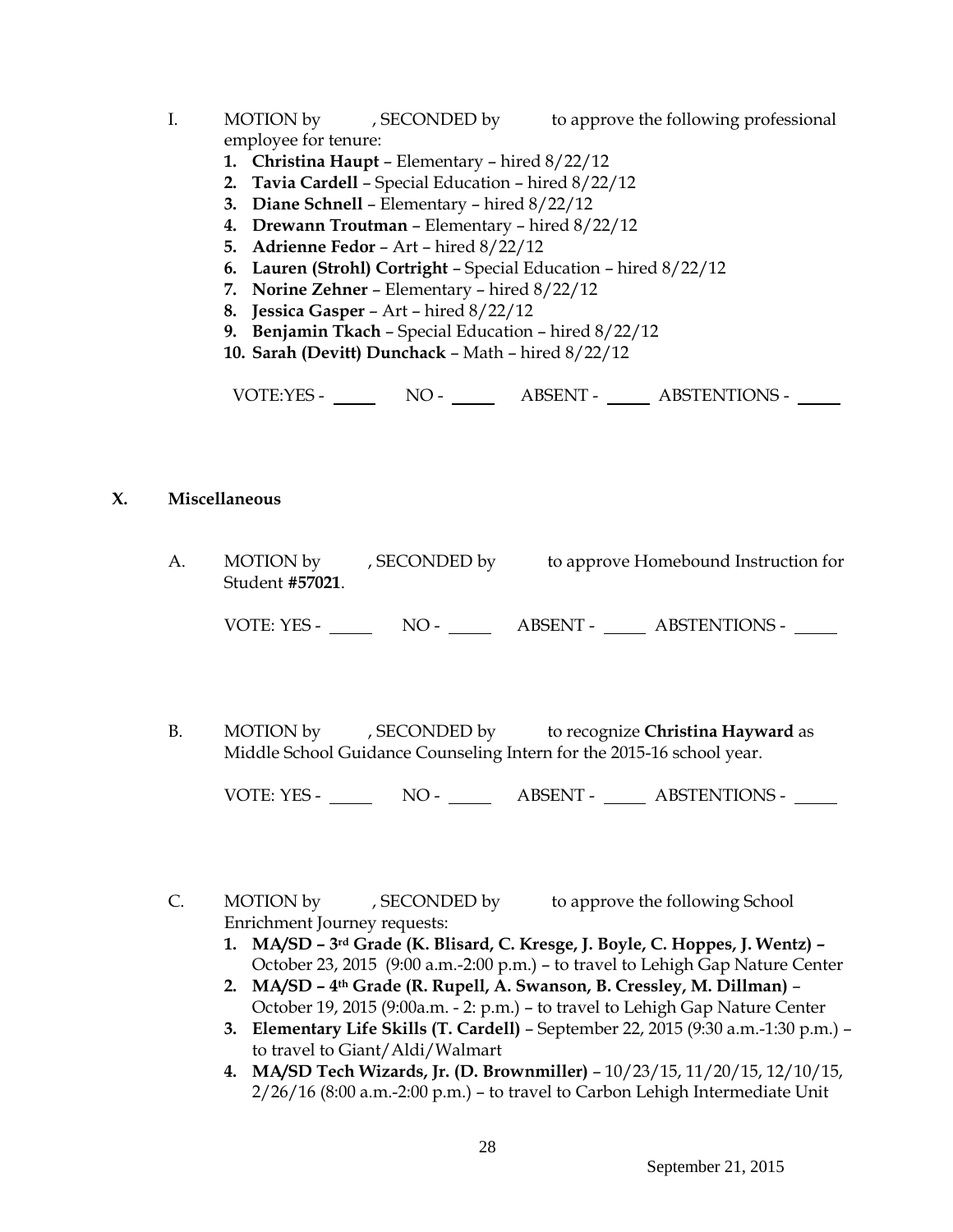- **5. MS Life Skills (T. Derr)** September 22, 2015 (9:30 a.m.-1:30 p.m.) to travel to Giant/Aldi/Walmart
- **6. MS/HS FCCLA (J**. **McHugh)** October 19, 2015 (7:30 a.m.-2:30 p.m.) to travel to Berks CTC, Oley, PA
- **7. MS Fly Fishing Club (M. Maholick)**  10/9/15, 10/23/15, 11/6/15, 11/20/15,  $4/1/16$ ,  $4/15/16$ ,  $4/29/16$ ,  $5/18/16$  (10:00 a.m.-2:00 p.m.) - to travel to Baer Memorial Park
- **8. 5th Grade Volunteer Hikes (R**. **Rabenold)** 10/24/15 (RD-10/25/15), 4/9/16, 5/3/16 (RD 5/4/16) (9:00 a.m.-12:00 p.m. & evenings)– to travel to Mt. Pisgah/Switchback Trail & Museum
- **9. MS Emergency Services Red Cross (S**. **Ebbert)** 9/25/15, 10/9/15, 10/23/15, 11/6/15, 11/20/15, 3/4/16, 3/18/16, 4/1/16, 4/15/16, 4/29/16, 5/13/16 (varied times) – to travel to MedEvac, 911 Center, Red Cross Office, Shull David, Fire Company, and Police Department
- **10. HS Life Skills (K. Orsulak)** September 22, 2015 (9:30 a.m.-1:30 p.m.) to travel to Giant/Aldi/Walmart
- **11. HS Chorus (J**. **Schafer)** October 19, 2015 (3:30 p.m.-9:00 p.m.) to travel to Parkland High School (District Chorus)
- **12. LAHS Band (B**. **Buffington)** December 5, 2015 (8:00 a.m.-2:00 p.m.) to travel to Parkland High School (District Band)
- **13. HS FBLA (K**. **Mychaliszyn-Simko, T. Miller)** October 5, 2015 (TBA) to travel to Stroudsburg High School
- **14. HS FBLA (K**. **Mychaliszyn-Simko, T. Miller)** October 15, 2015 (TBA) to travel to Stroudsburg High School
- **15. HS FBLA (K**. **Mychaliszyn-Simko)** October 26, 2015 (8:00 a.m.-3:00 p.m.) to travel to Moravian College (Accounting Career Day)
- **16. HS Ski Club (D**. **Bowman)** 1/5/16, 1/12/16, 1/19/16, 1/26/16, 2/2/16, 2/9/16 (Make up 2/16/16) (3:30 p.m.-10:00 p.m.) – to travel to Blue Mountain Ski
- **17. HS Ski Club (D**. **Bowman)** TBA (8 outings) (3:00 p.m.-8:00 p.m.) to travel to North Summit Climbing Gym & Reading Rocks
- **18. HS Science Olympiad (D**. **Bowman)** January 9, 2016 (7:15 a.m.-5:00 p.m.) to travel to Conestoga High School
- **19. HS Science Olympiad (D**. **Bowman)** February 13, 2016 (7:15 a.m.-2:00 p.m.) to travel to Northwestern Lehigh School District
- **20. HS Science Olympiad (D**. **Bowman)** TBA (7:00 a.m.-2:30 p.m.) to travel to Northampton Community College
- **21. HS Science Olympiad (D**. **Bowman)** March 9, 2016 (6:15 a.m.-7:00 p.m.) to travel to Penn State - Wilkes
- **22. HS Science Olympiad (D**. **Bowman)** April 22-23, 2016 (11:00 a.m.(Friday)- 10:00 p.m. (Saturday)) – to travel to Juniata College
- **23. LAHS Class of 2016 (D. Hartney)** May 12, 2016 (6:00 a.m.-11:00 p.m.) to travel to Baltimore (Plan B (emergency) Ocean City, NJ
- **24. LAHS Class of 2016 Fundraiser (D. Hartney)** December 12, 2015 ( 7:30 a.m. 10:00 p.m.) - to travel to NYC for their annual trip.
- **25. FCS Classes (J. McHugh)** Various Dates and Times during school day to Giant for Meal Planning Activities

VOTE: YES - NO - NO - ABSENT - ABSTENTIONS -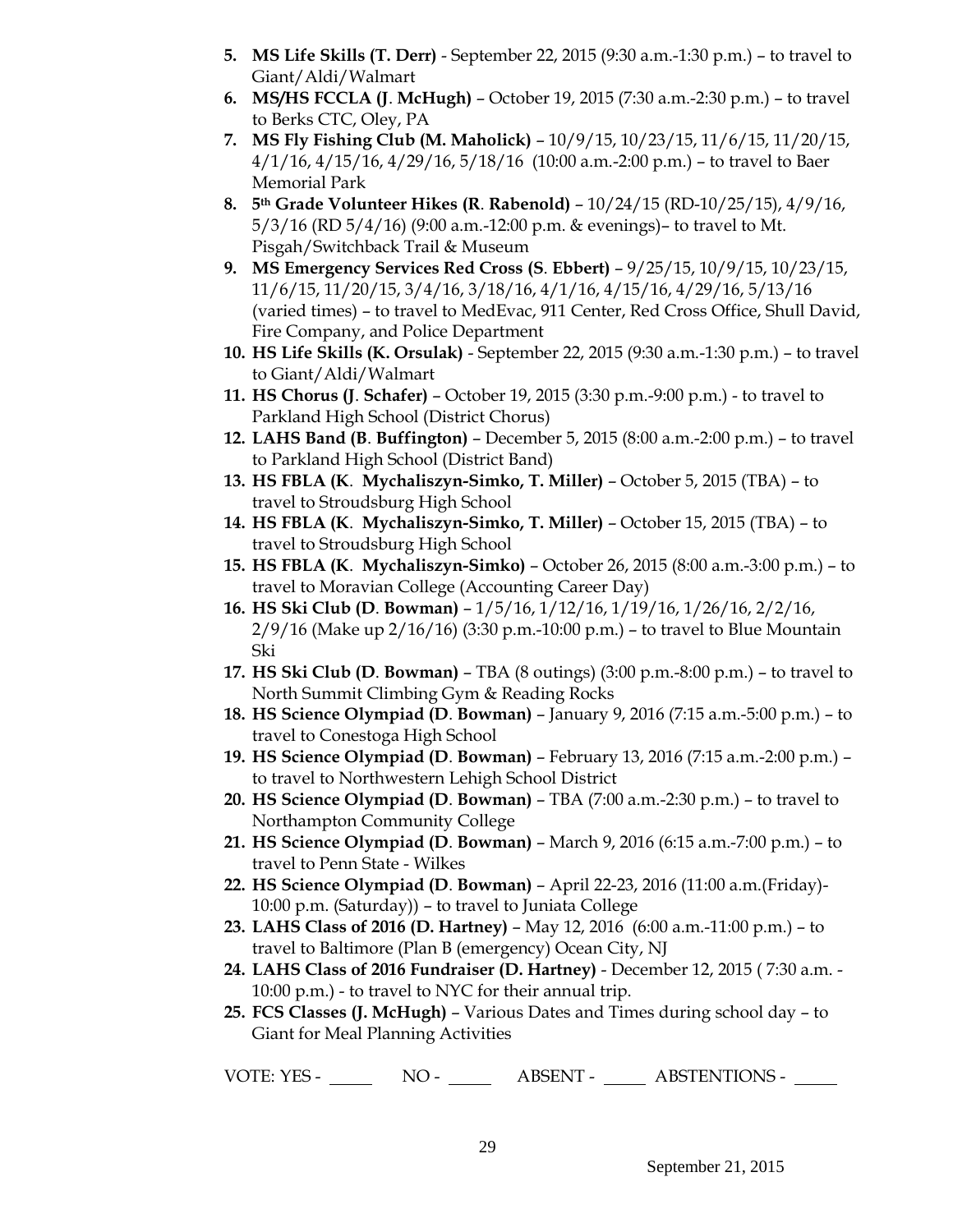- **XI. Programs**
	- A. MOTION by , SECONDED by to approve Use of School Property for: **1. HS Student Council (Laura Schiffer) –** March 5, 2016 – Dodge Ball Tournament (HS Gym) – 9:00 a.m.-3:00 p.m.

**2. American Cancer Society (Erin McGaughey)** – June 2-5, 2016 – Relay for Life Event (HS Stadium)

**3**. **Franklin PTO (Stacey Duerst)** – 8/17/15, 9/21/15, 10/19/15, 11/16/15 – PTO Meetings – 6:00 p.m.-8:00 p.m.

**4**. **Franklin PTO (Stacey Duerst)** – October 2, 2015 – Fall Fun Festival Night – 3:00 p.m.-9:00 p.m.

**5. Shull David PTO (Mary Lichtenwalner)** – October 16, 2015 – Halloween Bash (MS Gym) – 4:30 p.m.-9:00 p.m.

**6. Mahoning PTO (Karen Shaffer)** – October 24, 2015 – Trunk or Treat Event – 4:00 p.m.-10:00 p.m.

**7**. **Brownie Troop 33 (Karen Shaffer)** – September 24, 2015 – Brownie Girl Scout Meeting (Mahoning) – 5:30 p.m.-7:30 p.m.

**8. CARE (Elyse Matika)** – October 7, 2015 – CARE Meeting (Shull David Library) – 4:00 p.m.-6:00 p.m.

**9**. **Daisy Troop 31102 (Melissa Linko)** – September 24, 2015 – Daisy Girl Scout Meeting (Mahoning) – 5:30 p.m.-7:30 p.m.

**10**. **Science Explorers (Erin Corvaia)** – Grades K-1 (various dates October-April), Grades 2-4 (various dates September-May) – Classroom 117 (Mahoning) – 3:15 p.m.- 4:15 p.m.

**11**. **CEF of Carbon-Lehigh Counties (Allyson Carter)** – Various Dates (2015-2016) Good News Club (East Penn) – 3:10 p.m.-4:45 p.m.

**12**. **East Penn PTO (Tammy Steele)** – October 24, 2015 – Fall Fling Event – 3:00 p.m.-9:30 p.m.

**13**. **LABC Wrestling (Mike Gornick)** – November 21-22, 2015 & December 26-27, 2015 – LABC Wrestling Fundraiser (HS Gym) – 6:00 a.m.-4:00 p.m.

**14**. **LABC Wrestling (Mike Gornick)** – December 13 & 20, 2015 – Home Meets for LABC Wrestling – 7:00 a.m.-4:00 p.m.

VOTE: YES - NO - ABSENT - ABSTENTIONS -

B. MOTION by , SECONDED by to approve the Junior-Senior Prom at the Hotel Bethlehem, on Friday, May 6, 2016, from 5:00 p.m.-10:00 p.m.

VOTE: YES - NO - ABSENT - ABSTENTIONS -